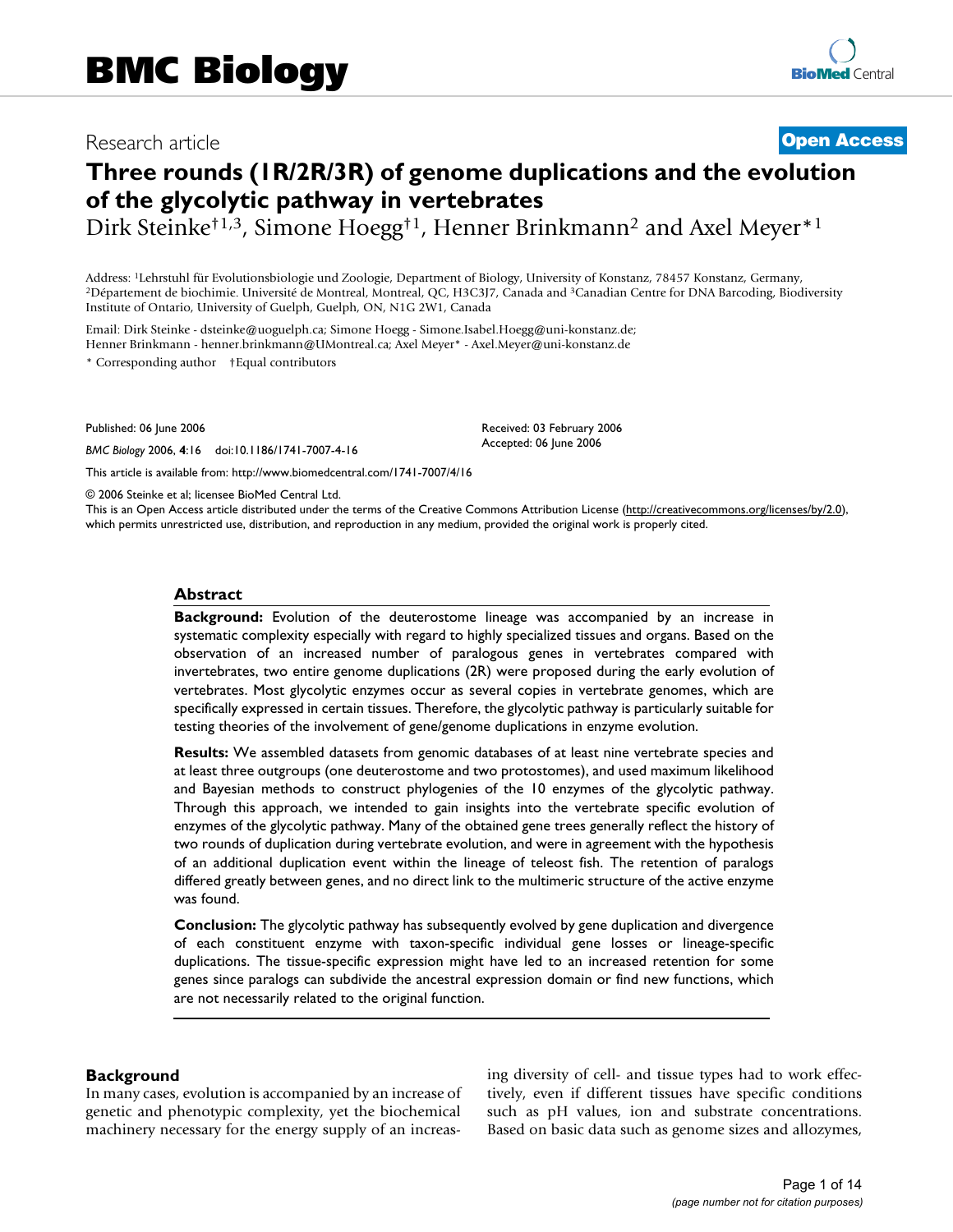Ohno [1] proposed that the increase in complexity-during the evolution of the vertebrate lineage was accompanied by an increase in gene number due to duplication of genes and/or genomes. Recent data from genome sequencing projects showed that genome size is not strongly correlated with the numbers of genes an organism possesses. Nevertheless, for many genes, multiple copies can be found in vertebrates, while basal deuterostomes and invertebrates typically have only one orthologous copy. The "one-two-four" rule is the current model to explain the evolution of gene families and of vertebrate genomes more generally (Figure 1). Based on this model, two rounds of genome duplication occurred early in the vertebrate evolution [2,3], but see also [4,5]. An ancestral genome was duplicated to two copies after the first genome duplication (1R), and then to four copies after the second (2R) duplication [6,7]. While it is commonly accepted that 1/2R occurred before the divergence of Chondrichthyes [8], the position of lamprey and hagfish relative to the 1R still remains unclear, even though there is some evidence for a 1R-early (before divergence of cyclostomes) [9]. Recent data suggest that an additional whole genome duplication occurred in the fish lineage (3R or fish-specific genome duplication, extending the "one-two-four" to a "one-two-four-eight" rule [10-16].

Duplicated genes, resulting from large scale duplications, initially possess the same regulatory elements and identical amino-acid sequence and are therefore thought to be redundant in their function, which means that inactivation of one of the two duplicates should have little or no effect on the phenotype, provided that there are no dosage compensation effects [17]. Therefore, since one of the copies is free from functional constraint, mutations in this gene might be selectively neutral and will eventually turn the gene into a non-functional pseudogene. Although gene loss is a frequent event, 20–50% of paralogous genes are retained for longer evolutionary time spans after a genome duplication event [18,19]. On the other hand, a series of non-deleterious mutations might change the function of the duplicate gene copy [20]. Natural selection can prevent the loss of redundant genes [21] if those genes code for components of multidomain proteins, because mutant alleles disrupt such proteins. A selective advantage due to a novel function might be sufficient to retain this gene copy and to select against replacement substitutions and prevent this functional gene copy from turning into a pseudogene. In this way, genes can pick up new functions (neofunctionalization) [6] or divide the ancestral function between the paralogs (subfunctionalization) [22].

The glycolytic pathway is particularly suitable for testing theories of enzyme evolution and the involvement of gene/genome duplications. Previous phylogenetic analyses of these enzymes mainly focused on deep phylogenies [23,24] or the evolution of alternative pathways in differ-



General overview of phylogenetic relationships among gnathostom tion events **Figure 1** es and the proposed phylogenetic timing of genome duplica-General overview of phylogenetic relationships among gnathostomes and the proposed phylogenetic timing of genome duplication events. Grey rectangles depict the possible position of the first genome duplication (1R); the black ones show the second genome duplication (2R), and fish-specific genome duplication (FSGD or 3R).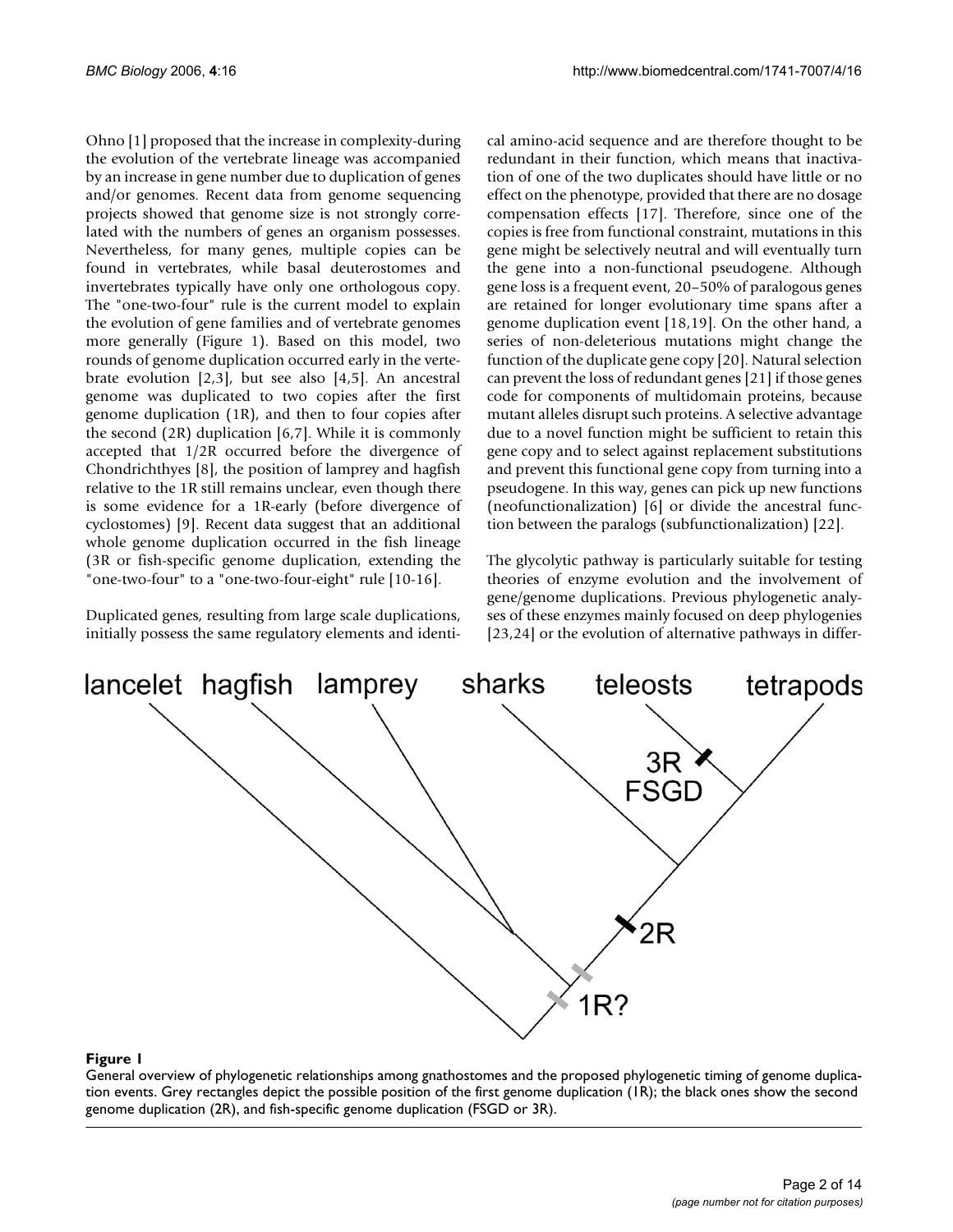ent organisms, which displays high variability in bacteria [25,26]. This central metabolic pathway is highly conserved and ancient; it is therefore possible to compare enzymes from phylogenetically distant organisms [27]. The standard pathway includes 10 reaction steps; glucose is processed to pyruvate with the net yield of two molecules of adenosine triphosphate and two reduced molecules of hydrogenated nicotinamide adenine dinucleotide per molecule of glucose broken down. The classical glycolytic reactions are catalyzed by the following 10 enzymes: hexokinase (HK; EC 2.7.1.1), phosphoglucose isomerase (PGI; EC 5.3.1.9), phosphofructokinase (PFK; EC 2.7.1.11), fructose-bisphosphate aldolase (FBA; EC 4.1.2.13); triosephosphate isomerase (TPI; EC 5.3.1.1), glyceraldehyde-3-phosphate dehydrogenase (GAPDH; EC 1.2.1.12), phosphoglycerate kinase (PGK; EC 2.7.2.3), phosphoglycerate mutase (PGAM; EC 5.4.2.1), enolase (ENO; EC 4.2.1.11), and pyruvate kinase (PK; EC 2.7.1.40) [28].

The tertiary structures of all 10 of these enzymes show a superficial similarity; they are all variations on a common theme [27]. All glycolytic enzymes belong to the class of α/β-barrel proteins. Since this pathway is of crucial importance for the energy delivery of any cell, these genes are thought to be highly conserved and therefore have often been used as phylogenetic markers for "deep" phylogenies [23,29,30]. In fact, glycolytic enzymes are probably among the most conserved proteins known. Many vertebrate genes occur in multiple copies in the genome, and are often expressed in a tissue-specific manner. This increased genetic complexity might be utilized for highly specific requirements in terms of substrate optimum, pH value and salt concentration in different types of tissues [31]. Glucokinase, one of the hexokinase isozymes, is expressed in the liver and the pancreas, and requires a high concentration of glucose to reach the maximum turnover rate. As a result of this, high glucose levels after food uptake are reduced by the production of glycogen in the liver [32]. The other hexokinase isozymes work with much lower substrate concentrations.

The main goal of the present work was to contribute to an evolutionary understanding of glycolysis by phylogenetic analyses of the 10 glycolytic enzymes from representatives of the vertebrate lineage. Based on the observation of increased size of gene families in vertebrates [10,33-40] and their highly specialized tissues, we expected to find duplications of entire pathways in the vertebrate lineage.

### **Results**

For most glycolytic enzymes, two or more copies can be found in vertebrates. The topologies for the inferred gene trees generally reflect the history of one or two rounds of duplications within the vertebrate lineage plus an additional duplication event within the teleost fish. The phylogenetic analyses confirm duplication events leading to multiple copies within vertebrates; these duplications occurred almost invariantly after the divergence of the urochordate *C. intestinalis* (Figures 2B, 2C, 3B, 4A, 4B, 5A, 5C)

#### *Tetrameric enzymes*

Glycolytic enzymes, which are active as tetramers, occur as 1–4 copies in vertebrate genomes, likely as a result of ancient genome duplication events (1R and 2R). They display clearly different evolutionary patterns (Figure 2).

The tree for PFK reflects a perfect 1R/2R topology with three additional 3R events in the liver-specific isoform PFK1, the muscle-specific PFK2, and the platelet isoform PFK4 (Figure 2A). The first duplication led to PFK1/4 and PFK2/3 gene pairs (1R). The second duplication event segregates these precursors into the extant genes (2R). Except for PFK3, all PFK isoforms occur in more than one copy in ray-finned fishes (3R). However, for *Danio rerio*, searches of genomic and expressed sequence tag (EST) data yielded no second PFK1, PFK2 and PFK4 paralog as in the pufferfishes, where there is strong support for 3R. Since the *Danio rerio* genome is currently in a rather fragmented and incomplete state, the chances of missing data are quite high. On the other hand, the possibility of gene loss in certain lineages also cannot be neglected. Reciprocal loss of genes has been proposed as a mechanism for speciation [41].

The duplication of GAPDH seems to have occurred before the evolution of the bilaterian animals (Figure 2B). The liver-specific GAPDH (in vertebrates [42]) is found in all bilaterian species included in this analysis, whereas the testis-specific form occurs only in vertebrates. The tree topology of the liver-specific form reflects the general bilaterian phylogeny only in parts, most likely due to the sparse taxon sampling. Notably, the monophyly of protostomes and in particular the ecdysozoans is not recovered, since the two distinct copies of *Caenorhabditis* were placed as a sister group to the deuterostomes, albeit without significant support. For *Xenopus*, BLAST searches of genomic and EST data yielded no GAPDH copy.

The phylogeny of PK shows only one duplication event within the vertebrate lineage with an additional clearly resolved fish-specific duplication event, which occurred in the blood-specific [43] form PK1 (Figure 2C).

#### *Heterodimeric enzymes*

The topologies for the obtained gene trees of ENO and PGM reflect the history of 1R/2R/3R (Figure 3). We obtained full-length ENO cDNA sequences for two genes each from bichir (*Polypterus senegalus*) and sturgeon (*Aci-*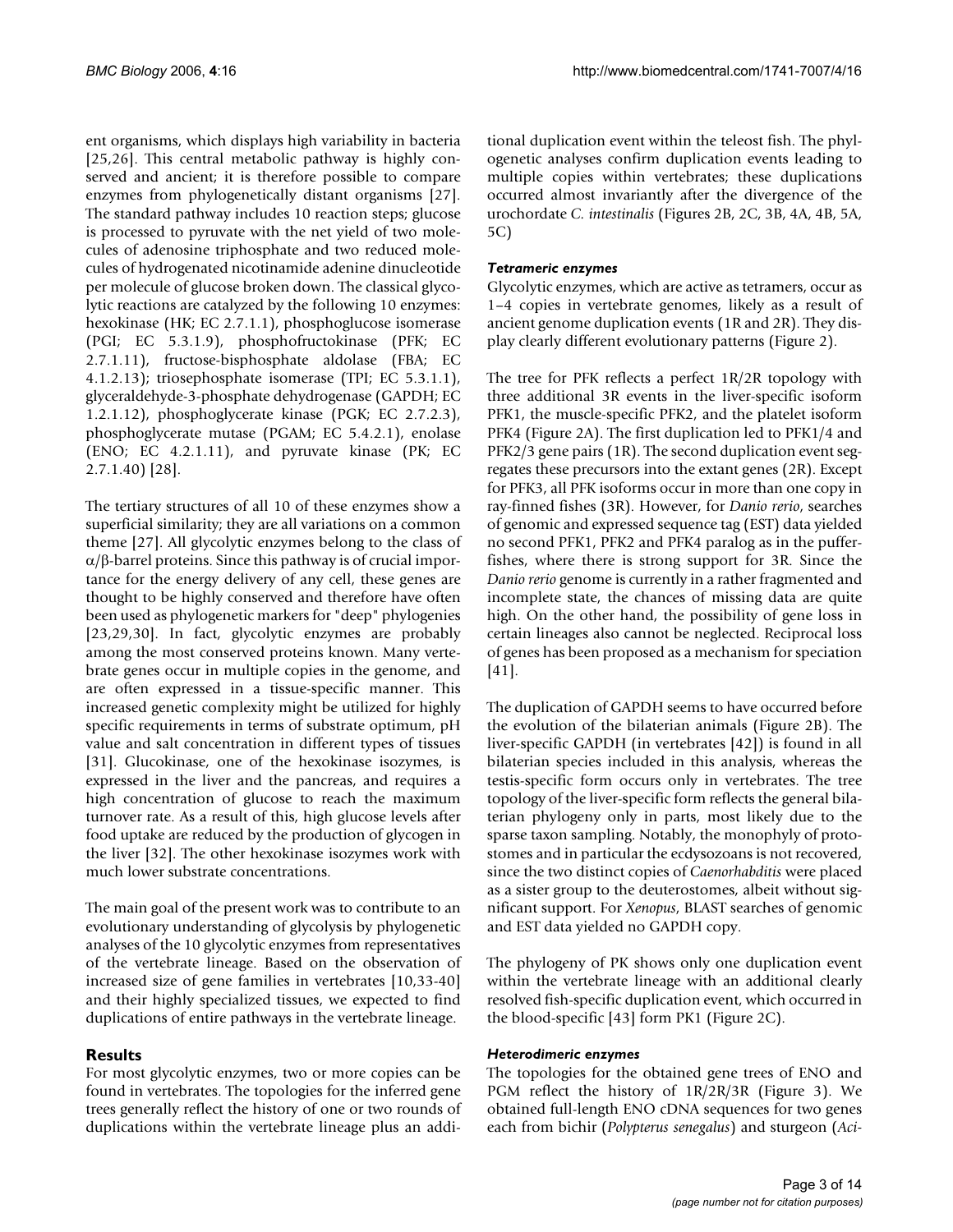

#### Figure 2 and 2008 and 2008 and 2008 and 2008 and 2008 and 2008 and 2008 and 2008 and 2008 and 2008 and 2008 an

Maximum-likelihood tree of the tetrameric glycolytic enzymes phosphofructokinase (PFK), glyceraldehydes-3-phosphate dehydrogenase (GAPDH) and pyruvate kinase (PK) dataset comprising 44 amino-acid sequences for PFK (430 AA), 22 amino-acid sequences for GAPDH (340 AA), and 23 amino-acid sequences for PK (533 AA). Values at the branches are support values (ML bootstrapping/MB posterior probabilities). "FSGD" depicts putative fish-specific gene duplication events.

*penser baerii*), both basal ray-finned fish, and caecilian (*Typhlonectes natans*). Database searches revealed three copies of ENO within the vertebrates (Figure 3A). The sequences of lampreys and hagfish cluster with the ENO γ paralogous group, implying that the first duplication (1R) took place before the split of cyclostomes from the gnathostome lineage, as it has also been indicated by a study on Hox genes [9]. The positions of another lamprey sequence is basal to the multiple copies, possibly a long-branch attraction artifact, pulling this fast-evolving sequence towards the outgroup. The liver-specific ENO α is duplicated in actinopterygians, with a proposed timing of the duplication before the divergence of *Polypterus* and *Acipenser*. The bootstrap support for this topology, which contradicts the current view of the fish-specific duplication being limited to teleosts, [44-46] is low. For Acipenserformes, however, polyploidy is a known phenomenon [[47](#page-11-0)]. One fish-specific paralog displays an increased rate, especially in *Takifugu rubripes*. The differences in aminoacid sequence are distributed over the complete sequence and cannot be linked to a specific functional domain. The same is true for all three teleost ENO γ sequences used in this study.

The topology for PGAM reflects the well-supported history 2R/3R in the brain isoform PGAM1 and an additional

gene duplication within the human lineage (Figure 3B). The first duplication led to erythrocyte-specific bisphophoglycerate mutase (BGAM) and the precursor of PGM1 and PGM2; the latter is assumed to be a muscle-specific isoform [48].

#### *Homodimeric enzymes*

Within PGI and TPI, the major phylogenetic relationships are in agreement with the widely accepted phylogeny of vertebrates (Figure 4). Based on the phylogenetic analyses, duplication events leading to multiple copies within vertebrates could not be shown. However, there were duplication events during the evolution of ray-finned fish, so there are two copies each in zebrafish, puffer fishes, medaka, striped mullet and trout for PGI (Figure 4A), and two copies in zebrafish, platyfish and one pufferfish (*Tetraodon nigroviridis*) for TPI (Figure 4B), respectively. No second TPI paralog in *Takifugu rubripes* could be found within genomic and EST databases, which might indicate an event of gene loss.

#### *Enzymes only active as monomers*

Figure 5 shows the ML trees of monomeric enzymes obtained in the phylogenetic analyses on the amino-acid level. Based on the phylogenetic analyses, duplication events leading to multiple copies during vertebrate evolu-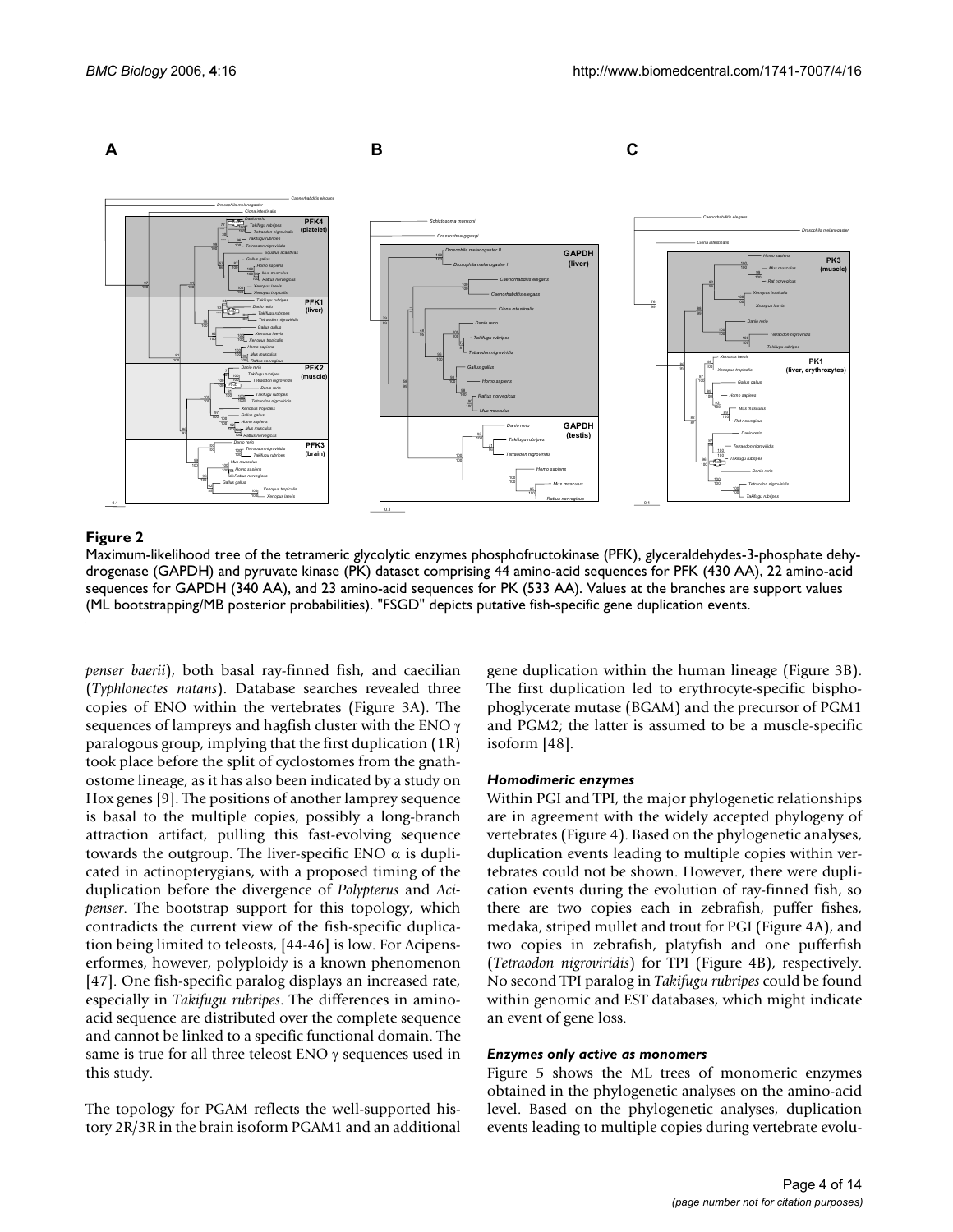

#### **Figure 3** Production of the contract of the contract of the contract of the contract of the contract of the contract of the contract of the contract of the contract of the contract of the contract of the contract of the c

Maximum-likelihood tree of the heterodimeric composing glycolytic enzymes enolase (ENO), and phosphoglycerate mutase (PGAM) dataset comprising 40 amino-acid sequences for ENO (446 AA), and 32 amino-acid sequences for PGAM (256 AA). Values at the branches are support values (ML bootstrapping/MB posterior probabilities). 'FSGD' depicts putative fish-specific gene duplication events.

tion could be detected. The topology for HK shows three rounds of duplication within the vertebrate lineage, which is not in agreement with our expectations. An additional duplication event happened within the lineage of rayfinned fish in the brain isoform, HK1 (Figure 5A). The first duplication led to HK4 (glucokinase), a 50-kDa enzyme, and the protoortholog of HK1, 2, 3 (all 100 kDa). The second duplication produced HK3, which shows a somewhat higher rate of evolution than the other isoforms, and a HK1/2 precursor, which gave rise to HK1 and HK2 in a subsequent gene duplication that most likely occurred in a gnathostome ancestor (2R). Zebrafish paralogs for HK1 and HK 3 could not be found in the last version of the Ensembl database (WTSIZv5). Thus, the timing of duplication events within the ray-finned fish in HK1 cannot be determined, and the duplication might be limited to pufferfish species.

The analyses revealed a mammal specific duplication event for PGK (Figure 5B). They possess a testis-specific isoform (PGK2) and a liver-specific isoform (PGK1). The position of the wallaby sequence implies that the duplication occurred before the divergence of placental mammals and marsupials.

Based on the phylogenetic analyses, the FBA duplication events leading to the multiple copies within vertebrates occurred clearly after the divergence of the lampreys (Figure 5C), which suggests a timing of the 1R/2R after the cyclostome split (but see the ENO tree, Figure 3B). The brain-specific isoform FBA C and the muscle-specific isoform FBA A show additional duplication events within the ray-finned fish lineage. For FBA C within the teleosts, a duplication preceding the split of *Polypterus* and *Acipenser* is proposed; this is not in agreement with the current hypothesis of the timing of the FSGD [44-46]. The unexpected topology is probably caused by a reconstruction artifact due to the very fast-evolving sequences of one of the fish-specific copies. A study based on yeast paralogs has shown that an increased evolutionary rate of one copy can lead to errors in phylogenetic reconstruction [49]. The differences in the sequences are distributed over the com-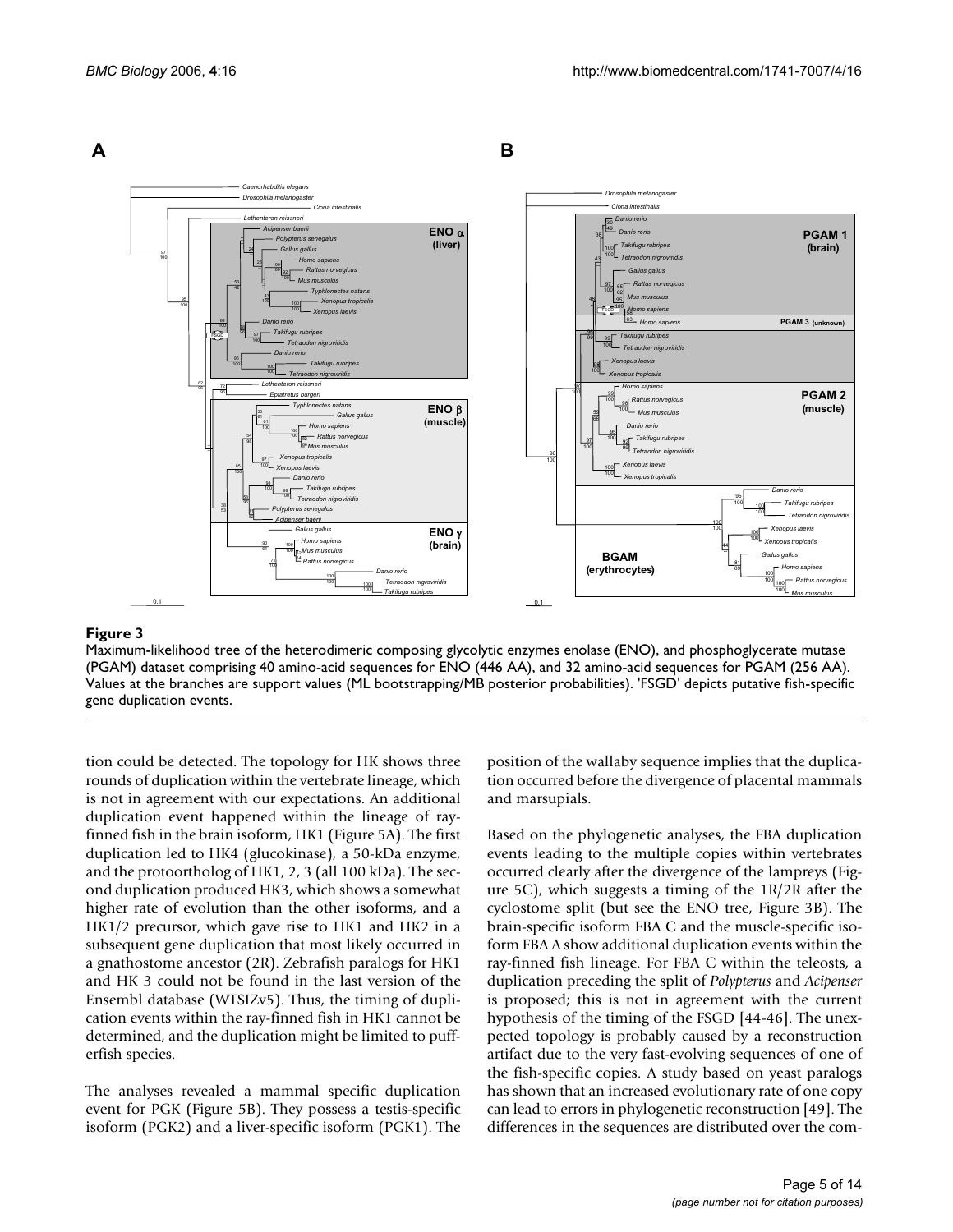

#### **Figure 4** Production of the contract of the contract of the contract of the contract of the contract of the contract of the contract of the contract of the contract of the contract of the contract of the contract of the c

Maximum-likelihood tree of the homodimeric composing glycolytic enzymes phosphoglucose isomerase (PGI), and triosephosphate isomerase (TPI) dataset comprising 22 amino-acid sequences for PGI (555 AA), and 16 amino-acid sequences for TPI (250 AA). Values at the branches are support values (ML bootstrapping/MB posterior probabilities). 'FSGD' depicts putative fish-specific gene duplication events.

plete coding sequences and not restricted to a specific domain. The remaining sequences do resemble the general expectations of vertebrate phylogenetic relationships [50]. We also obtained FBA sequences for *Acipenser baerii* and *Polypterus senegalus* that clustered in the paralog A group, which is considered to be the muscle-specific isoform. One additional copy of FBA A in *Danio rerio* placed basal to the zebrafish/pufferfish split rejects the possibility of a zebrafish-specific duplication event. The *Typhlonectes natans* (caecilian) sequence (FBA A) forms a monophyletic group with the sequences from the *Xenopus* species, as expected. The FBA B isoform places the basal rayfinned fish (*Acipenser baerii, Polypterus ornatipinnis*) basal to a cluster containing tetrapods and derived ray-finned fish (*Danio rerio*, *Tetraodon nigroviridis*). This might be due to the partial character of these sequences, which were used from a previous study [29].

#### **Discussion**

The individual glycolytic enzymes are among the most slowly evolving genes [51], yet the glycolytic pathway has adapted to the varying metabolic requirements of different tissues and different organisms. Genome duplications appear to have been the principal mechanism that gives rise to multiple copies of isoenzymes. The topologies for eight of the gene trees (Figures 2, 3, 4, 5) generally reflect the 1R/2R/3R genome duplication history during vertebrate evolution. Convincing data supporting the 2R hypothesis stems from paralogons, genomic regions containing paralogous genes and therefore being the result of large-scale duplications [52-54]. Only some of the glycolytic enzymes showing 1R/2R duplications are found on chromosomes where paralogons have been previously reported, i.e., PK (PK3 on chromosome 15, PK1 on chromosome 1), ENO (ENOα on chromosome 1, ENOβ on chromosome 17, ENOγ on chromosome 12), HK (HK1 on chromosome 10, HK2 on chromosome 2, HK3 on chromosome5), and FBA (FBAA on chromosome 16, FBAC on chromosome 17).

For many single-copy genes in tetrapods, two copies have been described for ray-finned fish. The first observation of this pattern began with the discovery of more than four Hox clusters in zebrafish (*Danio rerio*) [55] and medaka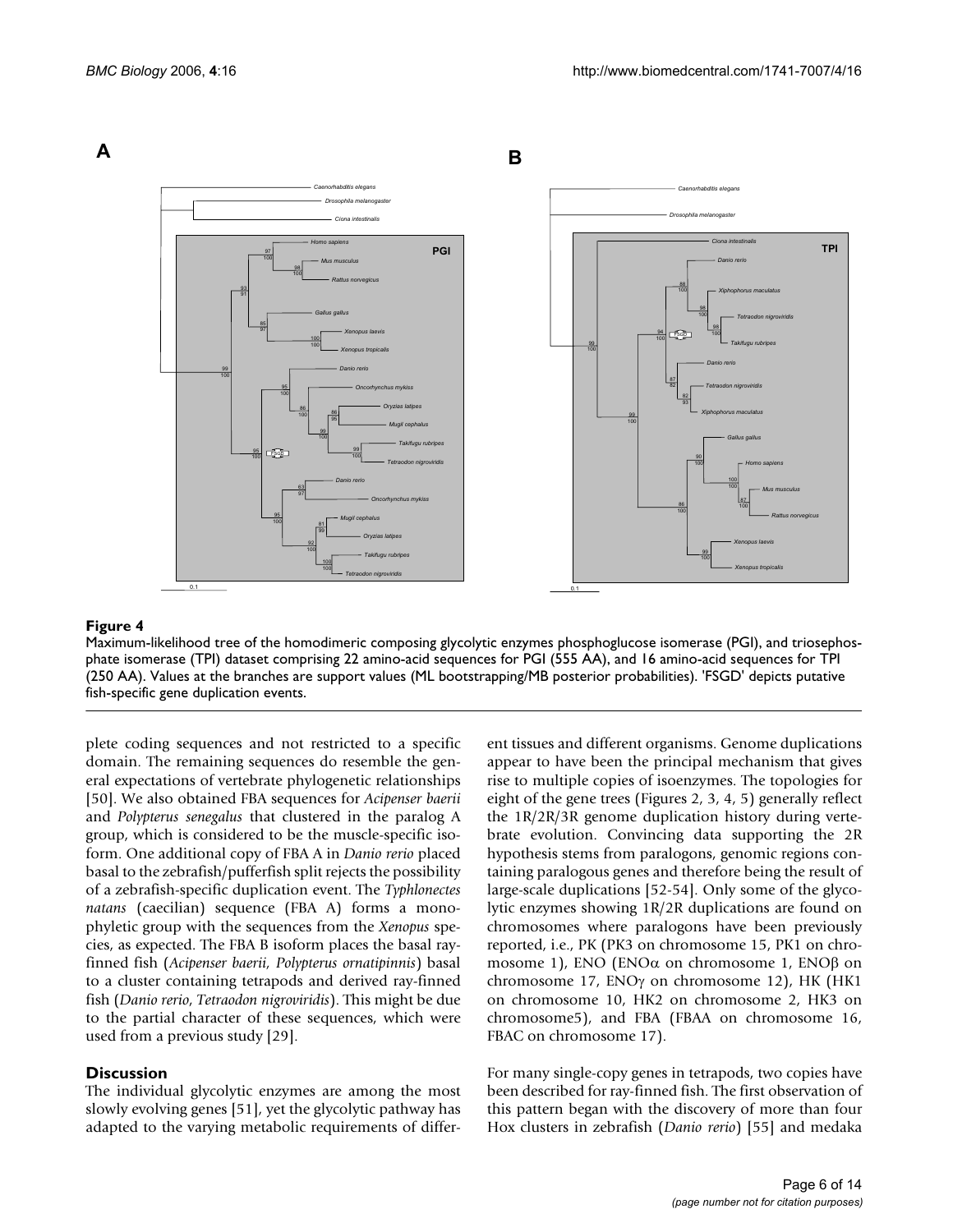

#### PGK (417 AA), and 47 amino-acid sequences for FBA (366 AA) **Figure 5** Maximum-likelihood trees of the monome tose-bisphosphate aldolase (FBA) dataset comprising 44 amino-acid se ric glycolytic enzymes hexokiquences for HK (909 AA), 15 nase (HK), phosphoglycerateamino-acid sequences for kinase (PGK) and fruc-

Maximum-likelihood trees of the monomeric glycolytic enzymes hexokinase (HK), phosphoglycerate kinase (PGK) and fructose-bisphosphate aldolase (FBA) dataset comprising 44 amino-acid sequences for HK (909 AA), 15 amino-acid sequences for PGK (417 AA), and 47 amino-acid sequences for FBA (366 AA). Values at the branches are support values (ML bootstrapping/ MB posterior probabilities). 'FSGD' depicts putative fish-specific gene duplication events.

(*Oryzias latipes*) [56]. Recent data from puffer-fish genomes confirmed the existence of at least seven Hox clusters even in these very compact genomes [57,58]. With an increase of available sequences, especially from genome and EST projects, the number of genes which show a duplication event in the fish lineage increased significantly [10-12,15,34,38,59-61]. Data from the genes analyzed in this study, including genomic sequences (*Tetraodon nigroviridis*, *Takifugu rubripes*) and EST data (*Danio rerio*), shows that enzyme isoforms were duplicated before the divergence of Ostariophysii (zebrafish) and Neoteleostei (medaka, pufferfishes). The determination of the phylogenetic timing of the duplication event for glycolytic genes is difficult due to missing sequence data for basal actinopterygian species (bichir, sturgeon, gar and bowfin). Also, in many cases a strikingly increased evolutionary rate of at least one copy of the duplicated genes might result in a basal position of this paralogous cluster via LBA artifacts ("outgroup tree topology"). [49,62] rendering the phylogenetic reconstruction of the ancient events (~400-350 MYA) difficult [63]. Previous studies have shown that the most likely position of the 3R genome duplication event is after the divergence of gar/ bowfin (Holostei) from the teleost lineage [44-46].

#### *Hexokinase*

Glycolytic enzymes are often expressed in a tissue-specific manner. For example, the different types of vertebrate HK (Figure 5A), each with distinct kinetic properties, are expressed in different kinds of tissue. HK 1 is the predominant isoenzyme in the vertebrate brain, HK 2 predominates in muscle tissue, and HK 4 in hepatocytes and pancreatic islets. The kinetic properties of these three isoenzymes are well adapted to the roles of glucose phosphorylation in the different cell types [64]. Both HK 1 and HK 2 are saturated at glucose concentrations in the normal physiological range for blood, and thus their kinetic activity is largely unaffected by variations. When the availability of glucose is pathologically low, it is more important to satisfy the glucose needs of the brain than those of other tissues, and a low  $K<sub>m</sub>$  of HK 1 allows it to perform at low glucose concentrations. The kinetic behavior of HK 4, which requires high concentrations of glucose for maximal activity, is very different, but this is in agreement with functions in liver and pancreas cells as regulators of blood-glucose concentration [65,66]. The function of HK 3 is inhibited by excess glucose [67], the reason for this is still not fully understood.

Based on the phylogeny reconstructed here (Figure 5A) as well as previous reports [64], HK 4 is the oldest member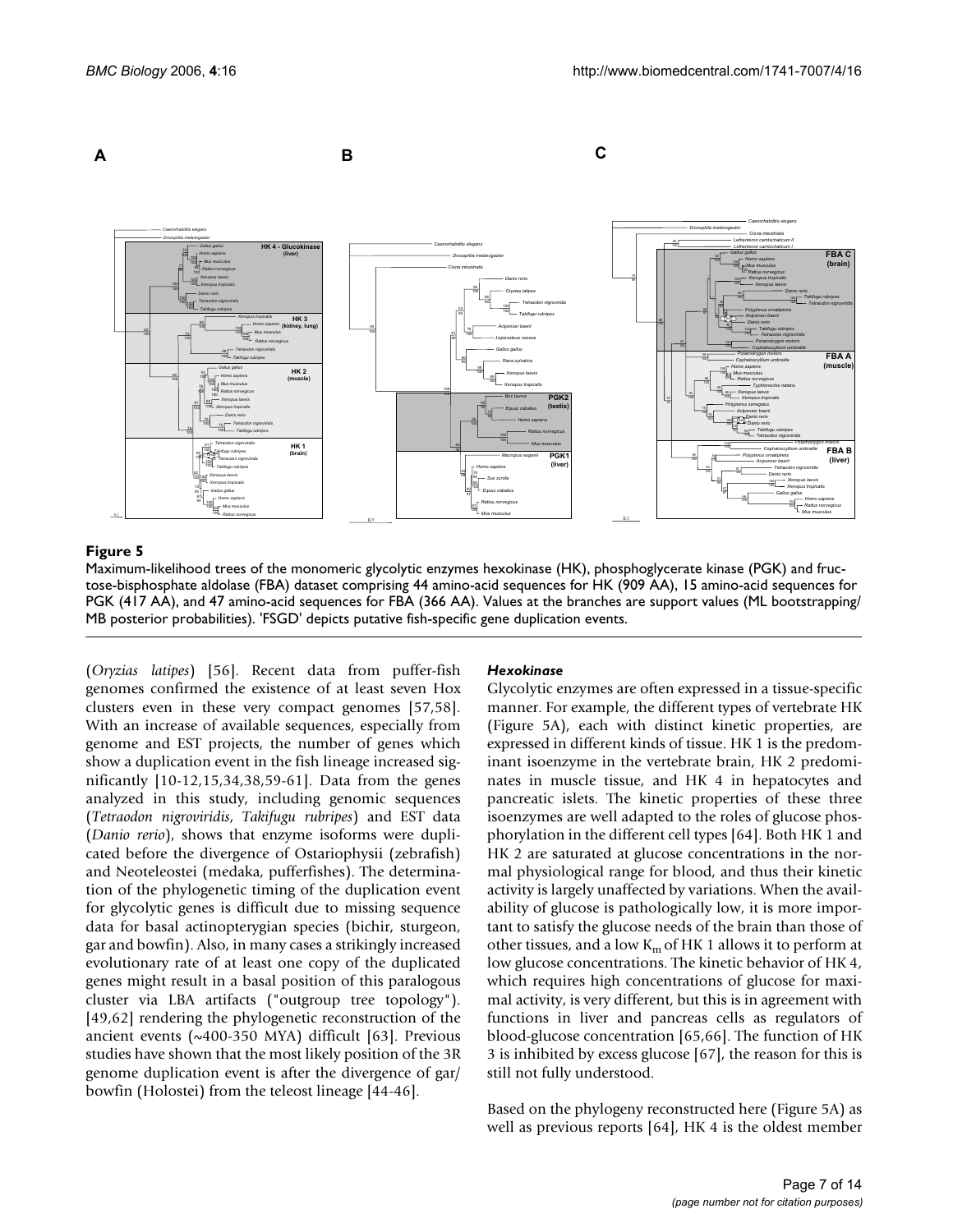of this gene family. HK 4 consists of a 50-kDa fragment, whereas the other HKs have a size of 100 kDa. A more detailed analysis with separately considered amino and carboxy termini suggests that a fusion event led to the present isoenzymes [64]. We were also able to document a fish-specific duplication of HK 1, however, nothing is known about possible functional consequences due to their duplication in terms of sub- or neofunctionalization.

#### *Phosphoglucose isomerase*

PGI is a multifunctional protein, also known as neuroleukin (NLK), autocrine mobility factor (AMF), or differentiation and maturation mediator. Although it was proposed that the multiple functions of PGI were gained gradually by amino-acid changes [68], an alternative hypothesis is that PGI is recruited by other proteins for novel functions during evolution [69]. Two lines of evidence support this hypothesis. First, the protein is highly constrained, and second, *Bacillus* PGI not only can replace the glycolytic aspects of the enzyme, but also fulfil NLK and AMF functions in mammalian cells[70,71]. The multiple functions were proposed to be innate characteristics of PGI at the origin of the protein [69]. The novel functions of PGI might have evolved by cellular compartmentalization of the protein, dimerization, and evolution of its receptors. The enzyme is found to be active as a dimer in glycolysis. It is not clear whether it is active in its other functions as a monomer or as an oligomer. This multifunctionality and the possible function as an oligomer might explain the retention of two copies in the fish lineage. The topology (Figure 4A) suggests that the only geneduplication event of PGI occurred in ray-finned fish before the diversification of Acanthopterygii but after the split of ray-finned fish and tetrapods.

#### *Phosphofructokinase*

The PFK gene family is composed of four different genes (Figure 2A): They are expressed in liver (PFK1), muscle (PFK2), brain (PFK3) and platelets (PFK4) [27]. These genes differ both in size and physico-chemical properties, and are also expressed in varying amounts in different tissues. PFK occurs in a variety of oligomeric forms from dimer to tetramer to octamer and even larger forms. The vertebrate enzyme, however, is active as a tetramer. Because the subtypes can associate randomly, each tissue contains not only homotetrameric enzymes, but also various types of heterotetramers. These different assemblies of subunits result in complex isoenzymic populations with a wide variety of kinetic properties [72]. It seems likely that the copies result from 2R. The number of possibilities of PFK combinations in ray-finned fish is even higher because of 3R (PFK1, PFK2, PFK4). The functional significance of the complicated quaternary structure of PFK is not entirely clear, but probably relates to the requirement for specific responsive control properties for this enzyme. A wide range of effector molecules have been described [73-75], and some forms of the enzyme can be also regulated by phosphorylation [76-78].

#### *Fructose-bisphosphate aldolase*

The three FBA isoenzymes A, B, C in vertebrates [79] also have a tissue-specific distribution [80,81]. FBA A, which is the most efficient in glycolysis, is the major form present in muscle. FBA B seems to function in gluconeogenesis and is only expressed in liver and kidney, where it is the predominant form. FBA C, with intermediate catalytic properties, is found in the brain. In the FBA tree (Figure 5C), the lamprey sequences preceded the first duplication, while the Agnatha clade in the ENO analyses (Figure 3A) clusters with one branch of the duplication. Statistical support for the nodes around 2R and the divergence of cyclostomes, however, is high. Multiple sequences from Chondrostei (sharks and rays) for FBA, which are clearly grouped with the three paralogous groups, suggest a timing of the duplications before their separation from the Osteichthyes lineage. Within the fish lineage, FBA A was duplicated before the divergence of Ostariophysii (zebrafish) and Neoteleostei (medaka, pufferfish). However, in the FBA C subtree, gar and bichir are grouped within one paralogous group. Either one paralogous copy for gar and bichir of this gene has not been found yet, or this reconstruction is due to a reconstruction artifact caused by the extremely fast-evolving sequences of the teleost sequences (zebrafish and pufferfishes), which get drawn to the basis (LBA).

#### *Triosephosphate isomerase*

TPI is highly conserved in sequence, structure, and enzymatic properties [82]. The enzyme is functional as a homodimer. The topology (Figure 4B) suggests that the only gene-duplication event of TPI occurred in ray-finned fish before the diversification of Acanthopterygii but after the split of ray-finned fish and tetrapods. This corroborates the results of a previous study [83] supporting a single gene duplication event early in the evolution of rayfinned fish. Comparisons between inferred ancestral TPI sequences indicated that the neural TPI isozyme evolved through a period of positive selection, resulting in the biased accumulation of negatively charged amino acids. If both copies are coexpressed, TPI could act as heterodimer in fish with consequences in specificity or enzyme kinetics.

#### *Glyceraldehyde-3-phosphate dehydrogenase*

GAPDH is the most highly conserved of all glycolytic enzymes. The rate of evolution of the catalytic domain, for example, is only 3% per 100 million years [27]. Thus, these domains in eukaryotic and eubacterial enzymes are >60% identical. Due to this constraint we had to include basal animal lineages (arthropods, flatworms, nematodes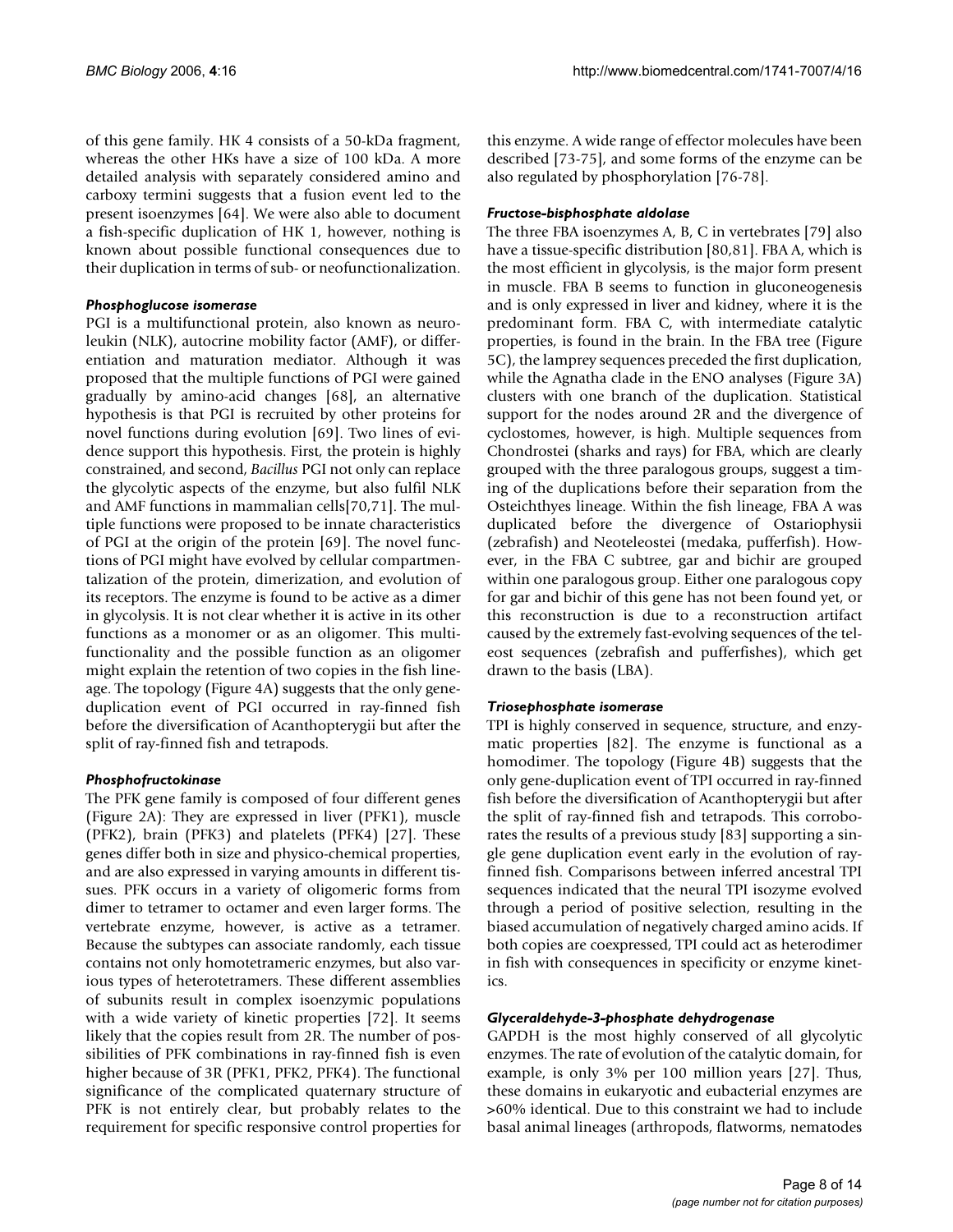and mollusks) into the analysis to clearly identify the origins of two copies of GAPDH (Figure 2B). The GAPDH acts as a tetramer, however, it is not clear whether this is constituted out of two different isoenzymes in vertebrates similar to the PFK composition. There is evidence for an ancient duplication around the bilaterian origin; however, the testis-specific copy was found only in vertebrates, which makes this scenario rather unlikely. It has been hypothesized that vertebrates acquired a second copy, only expressed in the testis, by retroposition [84,85]. However, many more new gene copies were created, most of which, if not all, seem to be pseudogenes [42,86,87]. This might be also the case for the muscle-specific form, which only occurs in primates. Despite the possibility of requiring variability by composing heterotetramers with additional isoenzymes, it is also possible that paralogs are retained because GAPDH is also involved in the maintenance of specific subcellular structures, e.g. the bundling of microtubules [88].

#### *Phosphoglycerate kinase*

The quaternary structure of most glycolytic enzymes has been well conserved during evolution. Monomeric forms are unusual, and one enzyme that is invariably a monomer is phosphoglycerate kinase. In mammals, two different, but functionally similar isoenzymes for phosphoglycerate kinase have been detected. One form occurs in all somatic cells predominantly in the liver. The other form is only found in sperm cells [89]. The gene for the major isoenzyme (*pgk1*) is X-linked. Expression of this gene coincides with overall activity of the X chromosome. Its transcription is thus constitutive, regardless of the cell type, when the chromosome is active. When spermatogenic cells enter meiosis, the X chromosome is inactivated and the second gene (*pgk2*), which is autosomal (chromosome 6 in humans), is expressed [90]. It has been proposed that the *pgk2* gene, which does not contain any introns in contrast to *pgk1*, must have evolved from the *pgk1* gene by retroposition [89,91]. Our phylogenetic analysis suggests that this must have happened early in mammalian evolution (Figure 5B). Although weakly supported, the position of the wallaby sequence (*Macropus eugenii*) implies that the duplication occurred before the divergence of placental mammals and marsupials.

#### *Phosphoglycerate mutase*

In the cofactor-dependent PGAM gene family, three paralogs can be found in all vertebrates. These isoenzymes are expressed in a tissue-specific manner and have been classified as brain (PGAM1), muscle (PGAM2) and erythrocyte (BGAM) types. In some tissues, more than one gene is active, resulting in multiple isoenzymes composed of homo- and heterodimers [92]. The phylogenetic analyses (Figure 3B) shows that the three isoenzymes found in vertebrates have evolved from a common ancestor by two

separate gene-duplication events. A PGAM3 form was proposed in human and chimp [93], probably as a result of primate-specific gene duplication. Our findings suggest that a more recent duplication gave rise to the PGAM1 and PGAM2 copies. BLAST searches against the chicken genome detected only the PGAM1 form. This could be explained by gene loss of the PGAM2 gene in the avian line, or by the incompleteness of the genome assembly. In our phylogeny, the origin of PGAM predates the PGAM1 and PGAM2 divergence. This clarifies uncertainties of previous studies in unravelling the evolutionary history of PGAM [27,48]. Vertebrate PGMs are rather versatile and can catalyze three different reactions (they act as mutase, synthase or phosphatase). Initially it was supposed that each of these reactions was catalyzed by a different enzyme, and it was quite surprising when it was realized that the PGM could each catalyze all three of these reactions, albeit at substantially different rates [94]. One can speculate that these differences in activity rates acted in favor of the maintenance of several copies during evolution.

#### *Enolase*

For ENO three different isoenzymes also occur in vertebrate tissues, termed  $\alpha$ ,  $\beta$  and  $\gamma$ . The active enzyme is a homo- or heterodimer. The  $\alpha$  form is present in many tissues, especially in the liver, β predominates in muscle and  $\gamma$  is only found in brain cells. The topologies for the gene tree generally reflect the history of  $2R/3R$  for ENO  $\alpha$  (Figure 3A). However, the position of the Cyclostomata sequences is not consistent and therefore offers no information about the relative timing of the duplication events. One lamprey sequence precedes the first duplication, while the Agnatha clade in the ENO  $β$  analyses clusters with one branch of the duplication, however, there is very little support. This is not in agreement with the current hypothesis of the relative timing of 2R [9]. Two functions have been attributed to ENO in addition to its normal catalytic activity. First, ENO plays a structural role in the eye lens. A major lens protein of lampreys, some fishes and birds is τ-cristallin. This protein and α-ENO appear to be identical [95-97]. The additional duplication within the fish lineage in ENO  $\alpha$  might provide a bigger "toolbox" for this gene's function while retaining its glycolytic pathway role simultaneously. The additional role that ENO may fulfill is the acquisition of thermal tolerance [98]. The Enolase genes are positioned in well described paralogons of the human genome on chromosomes 1 (ENO  $\alpha$ ), 17 (ENO  $\beta$ ) and 12 (ENO  $\gamma$ ) [53], This implies that they are resulting from a large-scale duplication event, probably a genome duplication.

#### *Pyruvate kinase*

It was originally expected that PK had four different isoforms encoded by four different genes. However, it is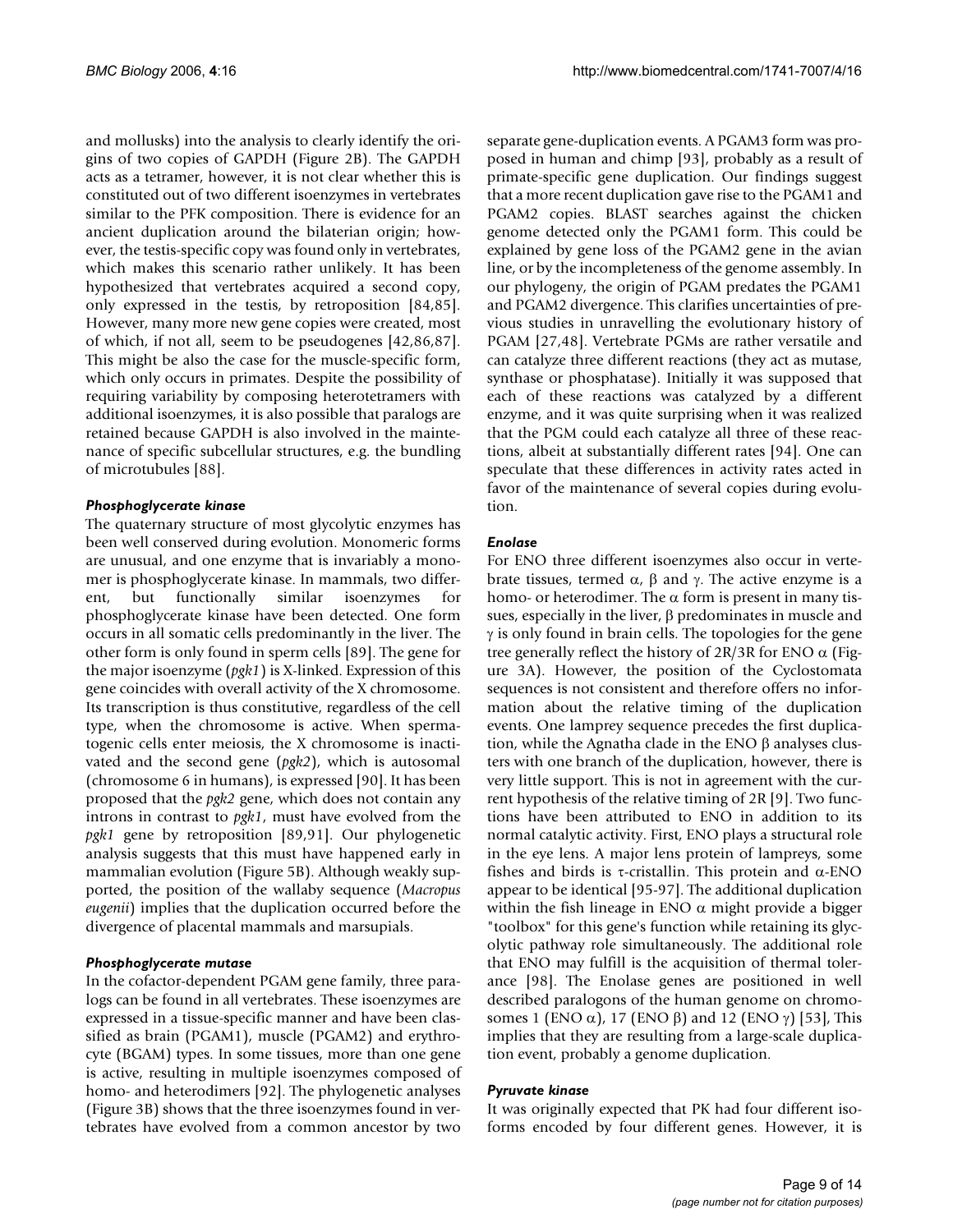known now that there are only two different genes: one encoding the PK3 (m-form) isoforms and one for the PK1 (l and r forms) isoenzymes. Additional isoenzymes can arise from differential RNA splicing. Therefore, the phylogeny (Figure 2C) is only considering one gene product for each isoenzyme. The differences between the spliced isoforms are too small to include into a phylogenetic analysis. Both copies seem to be derived from a duplication event in early vertebrate history (1R or 2R) and are expressed in a tissue-specific manner. PK1 is the most abundant form in liver, where gluconeogenesis plays an important role [99]. PK3 is the major form in tissues, where glycolysis predominates such as muscle, heart and brain. Both isoenzymes show different enzyme kinetics according to their occurrence. The PK is active as a tetramer, which is regulated by the thyroid hormone and fructose 1,6-bisphosphate [100,101]. Usually PK is active as homotetramer but in some cases, it also acts as a heterotetramer. This might be an explanation for why the copies of the fish-specific duplication in PK1 were retained during evolution. As shown previously, the increase in possible combinations of heterotetramers leads to increased specificity in enzyme kinetics.

### **Conclusion**

From our data, we could not detect a 1R/2R/3R trend consistent for all enzymes of the glycolytic pathway. Even though most of them do show a repeated pattern of duplications, which are accompanied by tissue-specific expression, this is not the case for all of them. Considerations of tertiary protein structure also could not give further indications for why some enzymes have four isozymes in tetrapods and others only one. Given the expectation that most genes get lost rather rapidly after a duplication event [17,18], the tissue-specific expression might have led to an increased retention for some genes since paralogs can subdivide the ancestral expression domain (subfunctionalization) or find new functions, which are not necessarily related to the original function (neofunctionalization [95]). This is, however, not true for all genes, and we can conclude that the pathway is not evolving as a unit but each gene follows its own history, as has been shown previously for Bacteria and Archaea [25,26]. For a better understanding of the gene-duplication history, further genome projects on a greater diversity of evolutionary lineages will be required.

# **Methods**

#### *Sequencing*

ENO and FBA cDNAs for bichir *Polypterus ornatipinnis*, sturgeon *Acipenser baerii* and caecilian *Typhlonectes natans* were sequenced using degenerated primers designed based on amino-acid alignments of previously known sequences and the rapid amplification of cDNA end (RACE) method to obtain complete coding sequences. Total RNA was extracted from muscle tissue freshly frozen in liquid nitrogen and stored at -80°C. Extractions were performed with Trizol (Gibco, Germany). cDNA first strand syntheses were done using the First Strand synthesis kit following the manufacturers manual (Gibco, Germany). A c-tailing step was added to allow 5' RACE. Fragments were amplified using degenerate primers based on the amino-acid sequences of previously reported sequences. See Table 1 for sequences of degenerate primers. Amplification was performed in 50-µl reactions containing 0.5 units of RedTaq (Sigma, Germany), RedTaq reaction buffer (10 mM Tris-HCl, pH 8.3, 50 mM KCl, 1.1 mM MgCl<sub>2</sub>, 0.01% gelatin), 0.2  $\mu$ M of each primer (MWG-Biotech AG, Germany, 0.4 mM dNTPs (Peqlab Biotechnology, Germany) and  $0.5$  mM MgCl<sub>2</sub>. Cycle conditions included an initial denaturation step of 94°C, then 35 cycles of 94°C for 10 seconds, 42°C for 1 minute and 72°C for 2 minutes. Final extension was performed at 72°C for 5 minutes. PCR products were purified either directly or, in cases of multiple bands, by cutting bands from 1% agarose gels and using the QIAGEN spin system. 3' RACE reactions were performed with nested approaches of two sequence-specific primers and the Not-I short

|  | Table 1: Degenerate primers designed and used in this study |  |  |  |  |  |  |  |
|--|-------------------------------------------------------------|--|--|--|--|--|--|--|
|--|-------------------------------------------------------------|--|--|--|--|--|--|--|

| Name         | Sequence                                      | Enzyme                         |
|--------------|-----------------------------------------------|--------------------------------|
| Eno.uni.FN1  | GGN AAY CCLACLGTN GAR GT                      | Enolase                        |
| Eno.uni.FN2  | ACI GGI ATH TAY GAR GC                        | Enolase                        |
| Eno.uni.FM   | AAR TAY GGI AAR GAY GC                        | Enolase                        |
| Eno.uni.RCI  | GT RTC YTC IGT YTC NCC                        | Enolase                        |
| Eno.uni.RC2  | GC ICC IGT YTT DAT YTG                        | Enolase                        |
| Eno.uni210.F | ACC AAC GTT GGI GAY GAR GGI GG                | Enolase                        |
| Eno.uni320.R | TTG GTC ACA GTI ARR TCT TCI CC                | Enolase                        |
| FBA.Super+   | GGT AAR GGT ATC YTI GCI GCI GAY G             | Fructose-Bisphosphate Aldolase |
| FBA.uni.125+ | ACT ACT AYT CAG GGN YTN GAY GG                | Fructose-Bisphosphate Aldolase |
| FBA.uni.240- | GC ATG ACC AGS AGT NAC CAT RTT<br><b>NGG</b>  | Fructose-Bisphosphate Aldolase |
| FBA.uni.315- | CAG AGC AGW AGC CTG CAG NGC NCK<br><b>NCC</b> | Fructose-Bisphosphate Aldolase |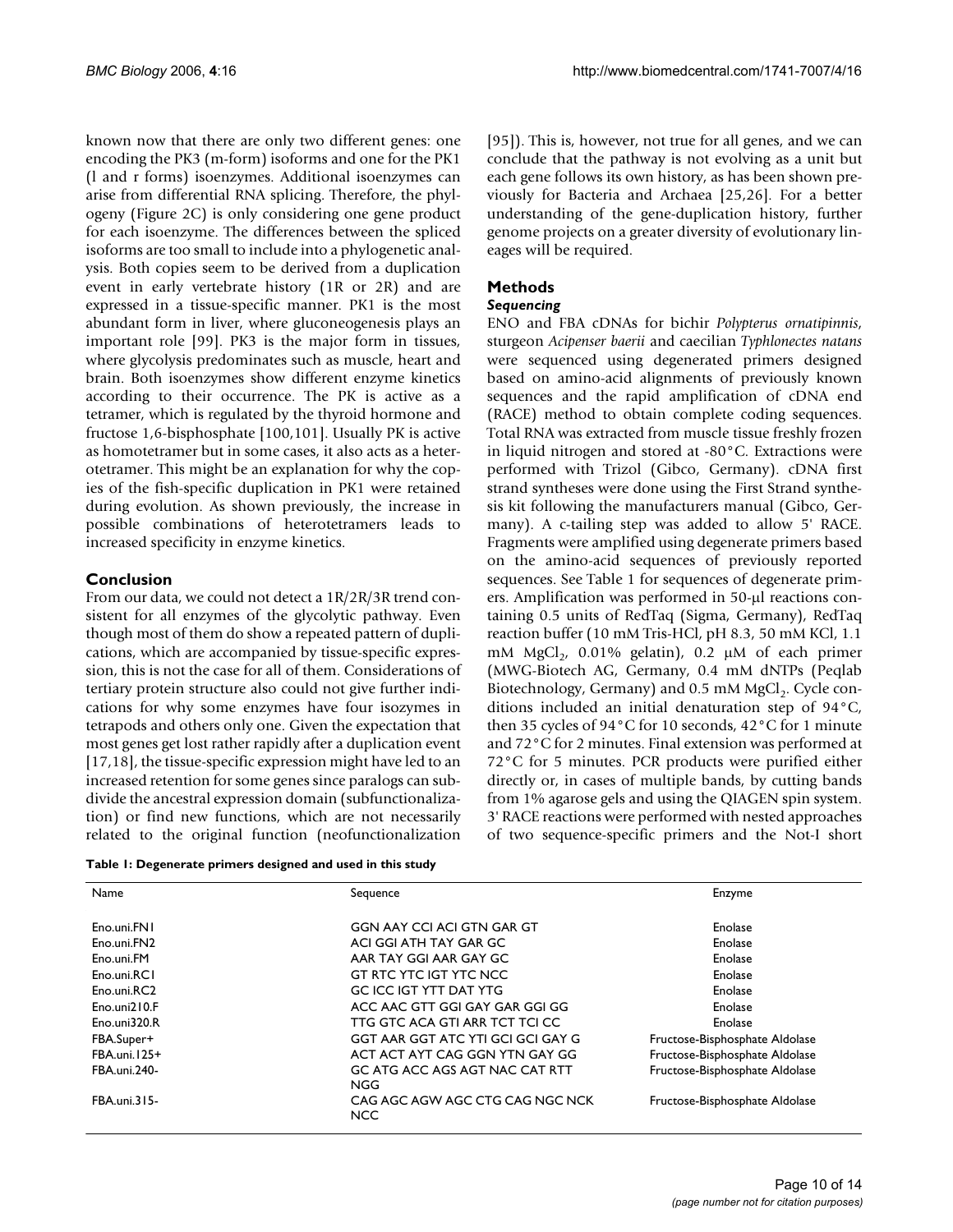primer (AAC TGG AAG AAT TCG CGG CC). 5'RACE were preformed with nested sequence specific primers and the oligo-G primer binding the c-tail at the 5' end of the cDNA (CTA GTA CGG GII GGG IIG GG). Sequences were confirmed by amplification and sequencing of both strands of the complete coding sequences by specific primers located in the 5' and 3' non-coding regions. Cycle sequencing was performed using the ABI sequencing mix and 35 cycles of 94 $\degree$ C for 10 seconds, 42 $\degree$ C – 50 $\degree$ C for 10 seconds and 68°C for 4 minutes. Sequences were run on an ABI3100 capillary sequencer. Sequences were proofread and assembled using Sequence Navigator [102].

#### *Database searches and sequence analyses*

Protein sequences of pufferfishes (*Tetraodon nigroviridis*, *Takifugu rubripes*) zebrafish (*Danio rerio*), human (*Homo sapiens*), mouse (*Mus musculus*), rat (*Rattus norvegicus*) chicken (*Gallus gallus*), claw frogs (*Xenopus laevis, Xenopus tropicalis*), sturgeon (*Acipenser baerii*), caecilian (*Typhlonectes natans*), bichir (*Polypterus sp*.), lamprey (*Lethenteron sp, Eptatretus burgeri*), shark (*Cephaloscyllium umbratile*), and ray (*Potamotrygon motoro*) were obtained from the Ensembl database [103] or by conducting BLAST (BLASTp and translated BLAST) searches [104] against GenBank. All accession numbers are listed in the supplementary data. Sequences were aligned with Clustal X [105]. For each alignment, a preliminary tree was drawn. This tree facilitated the identification of identical sequences, sequences that varied only in length, and multiple sequences within species that differed by only few amino acids, all of which were removed from the alignment. Draft trees were reconstructed from the remaining sequences using Poisson-corrected genetic distances and the neighbor-joining algorithm [106] in MEGA 3.0 [107]. If subsequent phylogenetic surveys provided an indication for fish-specific gene duplication, additional BLAST searches were conducted to find more putative actinopterygian copies. With a few exceptions, human "reference sequences" [108] were used as query sequences for the BLAST searches. Species were surveyed one at a time to improve the identification of a drop in sequence similarity, which was used as a "cut-off" criterion.

As outgroup sequences, we used data from *Caenorhabditis elegans*, *Drosophila melanogaster* and *Ciona intestinalis*. In one case (GAPDH), we used data from *Schistosoma mansoni* and *Crassostrea gigas* as outgroup sequences. In another case (PGK), we extended the dataset with protein sequences from *Oryzias latipes*, *Lepisosteus osseus*, *Rana sylvatica*, *Equus caballus*, *Sus scrofa*, *Bos taurus* and *Macropus eugenii*. Amino-acid data were analyzed using PHYML [109] and the maximum-likelihood (ML) model, and parameters were chosen based on ProtTest [110] analyses. Confidence in estimated relationships of ML tree topologies was evaluated by a bootstrap analysis with 500 replicates [111] and Bayesian methods of phylogeny inference. Bayesian analyses were initiated with random seed trees and were run for 200,000 generations. The Markov chains were sampled at intervals of 100 generations with a burnin of 1000 trees. Bayesian phylogenetic analyses were conducted with MrBayes 3.1.1 [112].

#### **Authors' contributions**

DS designed the study, carried out the phylogenetic analyses, and drafted the manuscript. SH conceived the study, carried out the molecular work, participated in the phylogenetic analyses and drafted the manuscript. HB participated in the phylogenetic analyses, and helped to draft the manuscript. AM participated in the study design and coordination and helped to draft the manuscript. All authors read and approved the final manuscript.

#### **Additional material**

#### **Additional File 1**

*A complete list of GenBank, JGI, and Ensembl accession numbers of the amino acid sequences used for the phylogenetic analyses of this study is provided in the file* Click here for file [\[http://www.biomedcentral.com/content/supplementary/1741-](http://www.biomedcentral.com/content/supplementary/1741-7007-4-16-S1.pdf) 7007-4-16-S1.pdf]

### **Acknowledgements**

We thank Birte Kalveram for technical assistance. Support from the Deutsche Forschungsgemeinschaft (DFG) to AM and from the Landesgraduiertenförderung Baden-Württemberg to SH is gratefully acknowledged. The authors also would like to thank Ingo Braasch and three anonymous referees for valuable comments on the manuscript.

#### **References**

- 1. Ohno S: **Evolution by Gene Duplication.** New York: Springer-Verlag; 1970.
- 2. Hokamp K, McLysaght A, Wolfe KH: **The 2R hypothesis and the human genome sequence.** *J Struc Funct Genomics* 2003, **3:**95-110.
- 3. Panopoulou G, Poustka AJ: **[Timing and mechanism of ancient](http://www.ncbi.nlm.nih.gov/entrez/query.fcgi?cmd=Retrieve&db=PubMed&dopt=Abstract&list_uids=16099069) [vertebrate Genome Duplication. The adventure of a hypoth](http://www.ncbi.nlm.nih.gov/entrez/query.fcgi?cmd=Retrieve&db=PubMed&dopt=Abstract&list_uids=16099069)[esis.](http://www.ncbi.nlm.nih.gov/entrez/query.fcgi?cmd=Retrieve&db=PubMed&dopt=Abstract&list_uids=16099069)** *Trends Genet* 2005, **21:**559-567.
- 4. Hughes AL, Robert F: **2R or not 2R: Testing hypotheses of genome duplication in early vertebrates.** *J Struc Funct Genomics* 2003, **3:**85-93.
- 5. Hughes AL: **[Phylogenies of Developmentally Important Pro](http://www.ncbi.nlm.nih.gov/entrez/query.fcgi?cmd=Retrieve&db=PubMed&dopt=Abstract&list_uids=10198122)[teins Do Not Support the Hypothesis of Two Rounds of](http://www.ncbi.nlm.nih.gov/entrez/query.fcgi?cmd=Retrieve&db=PubMed&dopt=Abstract&list_uids=10198122) [Genome Duplication Early in Vertebrate History.](http://www.ncbi.nlm.nih.gov/entrez/query.fcgi?cmd=Retrieve&db=PubMed&dopt=Abstract&list_uids=10198122)** *J Mol Evol* 1999, **48:**565-576.
- 6. Sidow A: **[Gen\(om\)e duplications in the evolution of early ver](http://www.ncbi.nlm.nih.gov/entrez/query.fcgi?cmd=Retrieve&db=PubMed&dopt=Abstract&list_uids=8994842)[tebrates.](http://www.ncbi.nlm.nih.gov/entrez/query.fcgi?cmd=Retrieve&db=PubMed&dopt=Abstract&list_uids=8994842)** *Curr Opin Genet Dev* 1996, **6:**715-722.
- 7. Sharman AC, Holland PWH: **Conservation, duplication, and divergence of developmental genes during chordate evolution.** *Neth J Zool* 1996, **46:**47-67.
- 8. Robinson-Rechavi M, Boussau B, Laudet V: **[Phylogenetic dating](http://www.ncbi.nlm.nih.gov/entrez/query.fcgi?cmd=Retrieve&db=PubMed&dopt=Abstract&list_uids=14694077) [and characterization of gene duplications in vertebrates: the](http://www.ncbi.nlm.nih.gov/entrez/query.fcgi?cmd=Retrieve&db=PubMed&dopt=Abstract&list_uids=14694077) [cartilaginous fish reference.](http://www.ncbi.nlm.nih.gov/entrez/query.fcgi?cmd=Retrieve&db=PubMed&dopt=Abstract&list_uids=14694077)** *Mol Biol Evol* 2004, **21:**580-586.
- 9. Stadler PF, Fried C, Prohaska S, Bailey WJ, Misof BY, Ruddle FH, Wagner GP: **Evidence for independent** *Hox* **gene duplications in the hagfish lineage: a PCR-based gene inventory of** *Eptatretus stoutii***[.](http://www.ncbi.nlm.nih.gov/entrez/query.fcgi?cmd=Retrieve&db=PubMed&dopt=Abstract&list_uids=15288047)** *Mol Phylogenet Evol* 2004, **32:**686-694.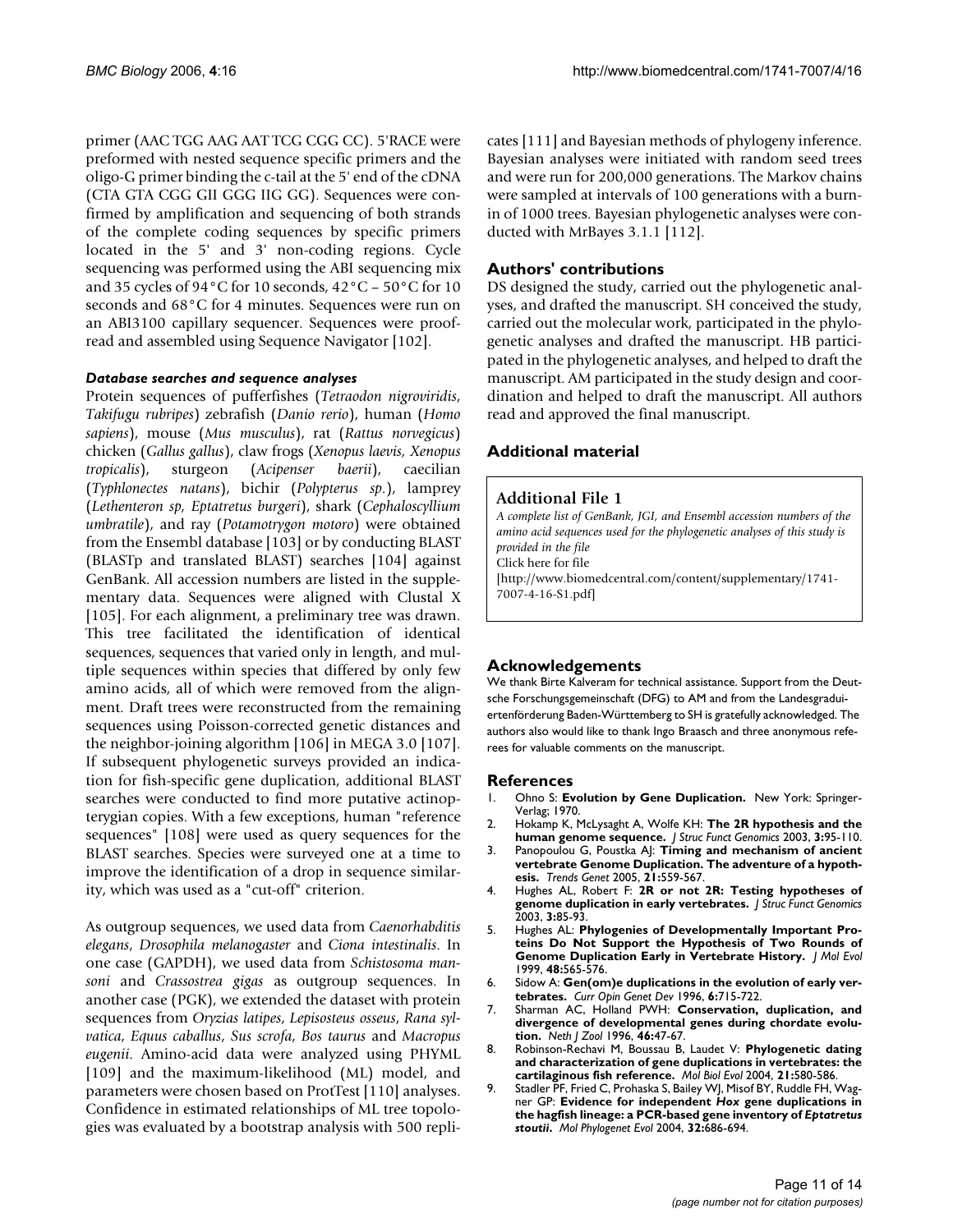- 10. Meyer A, Schartl M: **[Gene and genome duplications in verte](http://www.ncbi.nlm.nih.gov/entrez/query.fcgi?cmd=Retrieve&db=PubMed&dopt=Abstract&list_uids=10600714)[brates: the one-to-four \(-to-eight in fish\) rule and the evolu](http://www.ncbi.nlm.nih.gov/entrez/query.fcgi?cmd=Retrieve&db=PubMed&dopt=Abstract&list_uids=10600714)[tion of novel gene functions.](http://www.ncbi.nlm.nih.gov/entrez/query.fcgi?cmd=Retrieve&db=PubMed&dopt=Abstract&list_uids=10600714)** *Curr Opin Cell Biol* 1999, **11:**699-704.
- Taylor JS, Van de Peer Y, Braasch I, Meyer A: **Comparative genomics provides evidence for an ancient genome duplication event in fish.** *Phil Trans R Soc Lond Ser B* 2001, **356:**1661-1679.
- 12. Taylor JS, Braasch I, Frickey T, Meyer A, Van de Peer Y: **[Genome](http://www.ncbi.nlm.nih.gov/entrez/query.fcgi?cmd=Retrieve&db=PubMed&dopt=Abstract&list_uids=12618368) [duplication, a trait shared by 22000 species of ray-finned fish.](http://www.ncbi.nlm.nih.gov/entrez/query.fcgi?cmd=Retrieve&db=PubMed&dopt=Abstract&list_uids=12618368)** *Genome Res* 2003, **13:**382-390.
- 13. Van de Peer Y, Taylor JS, Meyer A: **Are all fish ancient polyploids?** *J Struc Funct Genomics* 2003, **2:**65-73.
- 14. Christoffels A, Koh EG, Chia JM, Brenner S, Aparicio S, Venkatesh B: **Fugu genome analysis provides evidence for a whole[genome duplication early during the evolution of ray-finned](http://www.ncbi.nlm.nih.gov/entrez/query.fcgi?cmd=Retrieve&db=PubMed&dopt=Abstract&list_uids=15014147) [fishes.](http://www.ncbi.nlm.nih.gov/entrez/query.fcgi?cmd=Retrieve&db=PubMed&dopt=Abstract&list_uids=15014147)** *Mol Biol Evol* 2004, **21:**1146-1151.
- 15. Vandepoele K, De Vos W, Taylor JS, Meyer A, Van de Peer Y: **[Major](http://www.ncbi.nlm.nih.gov/entrez/query.fcgi?cmd=Retrieve&db=PubMed&dopt=Abstract&list_uids=14757817) events in the genome evolution of vertebrates: Paranome [age and size differs considerably between ray-finned fishes](http://www.ncbi.nlm.nih.gov/entrez/query.fcgi?cmd=Retrieve&db=PubMed&dopt=Abstract&list_uids=14757817) [and land vertebrates.](http://www.ncbi.nlm.nih.gov/entrez/query.fcgi?cmd=Retrieve&db=PubMed&dopt=Abstract&list_uids=14757817)** *Proc Natl Acad Sci USA* 2004, **101:**1638-1643.
- 16. Jaillon O, Aury J-M, Brunet F, Petit J-L, Stange-Thomann N, Mauceli E, Bouneau L, Fischer C, Ozouf-Costaz C, Bernot A, Nicaud S, Jaffe D, Fisher S, Lutfalla G, Dossat C, Segurens B, Dasilva C, Salanoubat M, Levy M, Boudet N, Castellano S, Anthouard V, Jubin C, Castelli V, Katinka M, Vacherie B, Biemont C, Skalli Z, Cattolico L, Poulain J, De Berardinis V, Cruaud C, Duprat S, Brottier P, Coutanceau JP, Gouzy J, Parra G, Lardier G, Chapple C, McKernan KJ, McEwan P, Bosak S, Kellis M, Volff JN, Guigo R, Zody MC, Mesirov J, Lindblad-Toh K, Birren B, Nusbaum C, Kahn D, Robinson-Rechavi M, Laudet V, Schachter V, Quetier F, Saurin W, Scarpelli C, Wincker P, Lander ES, Weissenbach J, Roest Crollius H: **[Genome duplication in the teleost fish](http://www.ncbi.nlm.nih.gov/entrez/query.fcgi?cmd=Retrieve&db=PubMed&dopt=Abstract&list_uids=15496914) [Tetraodon nigroviridis reveals the early vertebrate proto](http://www.ncbi.nlm.nih.gov/entrez/query.fcgi?cmd=Retrieve&db=PubMed&dopt=Abstract&list_uids=15496914)[karyotype.](http://www.ncbi.nlm.nih.gov/entrez/query.fcgi?cmd=Retrieve&db=PubMed&dopt=Abstract&list_uids=15496914)** *Nature* 2004, **431:**946-957.
- 17. Lynch M, Conery JS: **[The evolutionary fate and consequences of](http://www.ncbi.nlm.nih.gov/entrez/query.fcgi?cmd=Retrieve&db=PubMed&dopt=Abstract&list_uids=11073452) [duplicate genes.](http://www.ncbi.nlm.nih.gov/entrez/query.fcgi?cmd=Retrieve&db=PubMed&dopt=Abstract&list_uids=11073452)** *Science* 2000, **290:**1151-1155.
- 18. Postlethwait JH, Woods IG, Ngo-Hazelett P, Yan YL, Kelly PD, Chu F, Huang H, Hill-Force A, Talbot WS: **[Zebrafish comparative](http://www.ncbi.nlm.nih.gov/entrez/query.fcgi?cmd=Retrieve&db=PubMed&dopt=Abstract&list_uids=11116085) [genomics and the origins of vertebrate chromosomes.](http://www.ncbi.nlm.nih.gov/entrez/query.fcgi?cmd=Retrieve&db=PubMed&dopt=Abstract&list_uids=11116085)** *Genome Res* 2000, **10:**1890-1902.
- 19. Lynch M, Force A: **[The probability of duplicate gene preserva](http://www.ncbi.nlm.nih.gov/entrez/query.fcgi?cmd=Retrieve&db=PubMed&dopt=Abstract&list_uids=10629003)[tion by subfunctionalization.](http://www.ncbi.nlm.nih.gov/entrez/query.fcgi?cmd=Retrieve&db=PubMed&dopt=Abstract&list_uids=10629003)** *Genetics* 2000, **154:**459-473.
- 20. Ohno S: **[Ancient linkage groups and frozen accidents.](http://www.ncbi.nlm.nih.gov/entrez/query.fcgi?cmd=Retrieve&db=PubMed&dopt=Abstract&list_uids=4200792)** *Nature* 1973, **244:**259-262.
- 21. Gibson TJ, Spring J: **Evidence in Favour of Ancient Octaploidy in the Vertebrate Genome.** *Biochem Soc Trans* 1999, **28:**259-264.
- 22. Force A, Lynch M, Pickett FB, Amores A, Yan YL, Postlethwait J: **[Preservation of duplicate genes by complementary, degen](http://www.ncbi.nlm.nih.gov/entrez/query.fcgi?cmd=Retrieve&db=PubMed&dopt=Abstract&list_uids=10101175)[erative mutations.](http://www.ncbi.nlm.nih.gov/entrez/query.fcgi?cmd=Retrieve&db=PubMed&dopt=Abstract&list_uids=10101175)** *Genetics* 1999, **151:**1531-1545.
- 23. Canback B, Andersson SG, Kurland CG: **[The global phylogeny of](http://www.ncbi.nlm.nih.gov/entrez/query.fcgi?cmd=Retrieve&db=PubMed&dopt=Abstract&list_uids=11983902) [glycolytic enzymes.](http://www.ncbi.nlm.nih.gov/entrez/query.fcgi?cmd=Retrieve&db=PubMed&dopt=Abstract&list_uids=11983902)** *Proc Natl Acad Sci USA* 2002, **99:**6097-6102.
- 24. Oslancová A, Janecek S: **Evolutionary relatedness between glycolytic enzymes most frequently occuring in genomes.** *Folia Microbiol* 2004, **49:**247-258.
- 25. Dandekar T, Schuster S, Snel B, Huynen M, Bork P: **[Pathway align](http://www.ncbi.nlm.nih.gov/entrez/query.fcgi?cmd=Retrieve&db=PubMed&dopt=Abstract&list_uids=10493919)[ment: application to the comparative analysis of glycolytic](http://www.ncbi.nlm.nih.gov/entrez/query.fcgi?cmd=Retrieve&db=PubMed&dopt=Abstract&list_uids=10493919) [enzymes.](http://www.ncbi.nlm.nih.gov/entrez/query.fcgi?cmd=Retrieve&db=PubMed&dopt=Abstract&list_uids=10493919)** *Biochem J* 1999, **343:**115-124.
- 26. Cordwell SJ: **[Microbial genomes and "missing" enzymes: rede](http://www.ncbi.nlm.nih.gov/entrez/query.fcgi?cmd=Retrieve&db=PubMed&dopt=Abstract&list_uids=10550468)[fining biochemical pathways.](http://www.ncbi.nlm.nih.gov/entrez/query.fcgi?cmd=Retrieve&db=PubMed&dopt=Abstract&list_uids=10550468)** *Arch Microbiol* 1999, **172:**269-279.
- 27. Fothergill-Gilmore LA, Michels PA: **[Evolution of glycolysis.](http://www.ncbi.nlm.nih.gov/entrez/query.fcgi?cmd=Retrieve&db=PubMed&dopt=Abstract&list_uids=8426905)** *Prog Biophys Mol Biol* 1993, **59:**105-235.
- 28. Erlandsen H, Abola EE, Stevens RC: **[Combining structural](http://www.ncbi.nlm.nih.gov/entrez/query.fcgi?cmd=Retrieve&db=PubMed&dopt=Abstract&list_uids=11114510) [genomics and enzymology: completing the picture in meta](http://www.ncbi.nlm.nih.gov/entrez/query.fcgi?cmd=Retrieve&db=PubMed&dopt=Abstract&list_uids=11114510)[bolic pathways and enzyme active sites.](http://www.ncbi.nlm.nih.gov/entrez/query.fcgi?cmd=Retrieve&db=PubMed&dopt=Abstract&list_uids=11114510)** *Curr Opin Struct Biol* 2000, **10:**719-730.
- 29. Kikugawa K, Katoh K, Kuraku S, Sakurai H, Ishida O, Iwabe N, Miyata T: **[Basal jawed vertebrate phylogeny inferred from multiple](http://www.ncbi.nlm.nih.gov/entrez/query.fcgi?cmd=Retrieve&db=PubMed&dopt=Abstract&list_uids=15070407) [nuclear DNA-coded genes.](http://www.ncbi.nlm.nih.gov/entrez/query.fcgi?cmd=Retrieve&db=PubMed&dopt=Abstract&list_uids=15070407)** *BMC Biol* 2004, **2:**3.
- 30. Hausdorf B: **[Early evolution of the bilateria.](http://www.ncbi.nlm.nih.gov/entrez/query.fcgi?cmd=Retrieve&db=PubMed&dopt=Abstract&list_uids=12116476)** *Syst Biol* 2000, **49:**130-142.
- 31. Middleton RJ: **Hexokinases and Glucokinases.** *Biochem Soc Trans* 1990, **19:**180-183.
- 32. Youn JH, Youn MS, Bergman RN: **[Synergism of glucose and fruc](http://www.ncbi.nlm.nih.gov/entrez/query.fcgi?cmd=Retrieve&db=PubMed&dopt=Abstract&list_uids=3023336)[tose in net glycogen synthesis in perfused rat livers.](http://www.ncbi.nlm.nih.gov/entrez/query.fcgi?cmd=Retrieve&db=PubMed&dopt=Abstract&list_uids=3023336)** *J Biol Chem* 1986, **261:**15960-15969.
- 33. Spring J: **[Vertebrate evolution by interspecific hybridisation](http://www.ncbi.nlm.nih.gov/entrez/query.fcgi?cmd=Retrieve&db=PubMed&dopt=Abstract&list_uids=9000502)[are we polyploid?](http://www.ncbi.nlm.nih.gov/entrez/query.fcgi?cmd=Retrieve&db=PubMed&dopt=Abstract&list_uids=9000502)** *FEBS Letters* 1997, **400:**2-8.
- 34. Wittbrodt J, Meyer A, Schartl M: **More genes in fish?** *BioEssays* 1998, **20:**511-515.
- 35. Bowles J, Schepers G, Koopman P: **[Phylogeny of the SOX Family](http://www.ncbi.nlm.nih.gov/entrez/query.fcgi?cmd=Retrieve&db=PubMed&dopt=Abstract&list_uids=11071752) [of Developmental Transcription Factors Based on Sequence](http://www.ncbi.nlm.nih.gov/entrez/query.fcgi?cmd=Retrieve&db=PubMed&dopt=Abstract&list_uids=11071752) [and Structural Indicators.](http://www.ncbi.nlm.nih.gov/entrez/query.fcgi?cmd=Retrieve&db=PubMed&dopt=Abstract&list_uids=11071752)** *Dev Biol* 2000, **227:**239-255.
- 36. Camacho-Hubner A, Richard C, Beermann F: **[Genomic structure](http://www.ncbi.nlm.nih.gov/entrez/query.fcgi?cmd=Retrieve&db=PubMed&dopt=Abstract&list_uids=12039032) [and evolutionary conservation of the tyrosinase gene family](http://www.ncbi.nlm.nih.gov/entrez/query.fcgi?cmd=Retrieve&db=PubMed&dopt=Abstract&list_uids=12039032) [from Fugu.](http://www.ncbi.nlm.nih.gov/entrez/query.fcgi?cmd=Retrieve&db=PubMed&dopt=Abstract&list_uids=12039032)** *Gene* 2002, **285:**59-68.
- 37. Escriva H, Manzon L, Youson J, Laudet V: **[Analysis of lamprey and](http://www.ncbi.nlm.nih.gov/entrez/query.fcgi?cmd=Retrieve&db=PubMed&dopt=Abstract&list_uids=12200472) [hagfish genes reveals a complex history of gene duplications](http://www.ncbi.nlm.nih.gov/entrez/query.fcgi?cmd=Retrieve&db=PubMed&dopt=Abstract&list_uids=12200472) [during early vertebrate evolution.](http://www.ncbi.nlm.nih.gov/entrez/query.fcgi?cmd=Retrieve&db=PubMed&dopt=Abstract&list_uids=12200472)** *Mol Biol Evol* 2002, **19:**1440-1450.
- 38. Meyer A, Malaga-Trillo E: **[Vertebrate genomics: More fishy tales](http://www.ncbi.nlm.nih.gov/entrez/query.fcgi?cmd=Retrieve&db=PubMed&dopt=Abstract&list_uids=10209088) [about Hox genes.](http://www.ncbi.nlm.nih.gov/entrez/query.fcgi?cmd=Retrieve&db=PubMed&dopt=Abstract&list_uids=10209088)** *Curr Biol* 1999, **9:**R210-213.
- Panopoulou G, Hennig S, Groth D, Krause A, Poustka AJ, Herwig R, Vingron M, Lehrach H: **[New evidence for genome-wide duplica](http://www.ncbi.nlm.nih.gov/entrez/query.fcgi?cmd=Retrieve&db=PubMed&dopt=Abstract&list_uids=12799346)[tions at the origin of vertebrates using an amphioxus gene](http://www.ncbi.nlm.nih.gov/entrez/query.fcgi?cmd=Retrieve&db=PubMed&dopt=Abstract&list_uids=12799346) [set and completed animal genomes.](http://www.ncbi.nlm.nih.gov/entrez/query.fcgi?cmd=Retrieve&db=PubMed&dopt=Abstract&list_uids=12799346)** *Genome Res* 2003, **13:**1056-1066.
- 40. Stock DW, Ellies DL, Zhao Z, Ekker M, Ruddle FH, Weiss KM: **[The](http://www.ncbi.nlm.nih.gov/entrez/query.fcgi?cmd=Retrieve&db=PubMed&dopt=Abstract&list_uids=8855272) [evolution of the vertebrate Dlx gene family.](http://www.ncbi.nlm.nih.gov/entrez/query.fcgi?cmd=Retrieve&db=PubMed&dopt=Abstract&list_uids=8855272)** *Proc Natl Acad Sci USA* 1996, **93:**10858-10863.
- 41. Taylor JS, Van de Peer Y, Meyer A: **[Genome duplication, diver](http://www.ncbi.nlm.nih.gov/entrez/query.fcgi?cmd=Retrieve&db=PubMed&dopt=Abstract&list_uids=11377777)[gent resolution and speciation.](http://www.ncbi.nlm.nih.gov/entrez/query.fcgi?cmd=Retrieve&db=PubMed&dopt=Abstract&list_uids=11377777)** *Trends Genet* 2001, **17:**299-301.
- 42. Riad-el Sabrouty S, Blanchard JM, Marty L, Jeanteur P, Piechaczyk M: **[The muridae glyceraldehyde-3-phosphate dehydrogenase](http://www.ncbi.nlm.nih.gov/entrez/query.fcgi?cmd=Retrieve&db=PubMed&dopt=Abstract&list_uids=2550656) [family.](http://www.ncbi.nlm.nih.gov/entrez/query.fcgi?cmd=Retrieve&db=PubMed&dopt=Abstract&list_uids=2550656)** *J Mol Evol* 1989, **29:**212-222.
- 43. Fothergill-Gilmore LA: **[Evolution in glycolysis.](http://www.ncbi.nlm.nih.gov/entrez/query.fcgi?cmd=Retrieve&db=PubMed&dopt=Abstract&list_uids=2961639)** *Biochem Soc Trans* 1987, **15:**993-995.
- 44. Hoegg S, Brinkmann H, Taylor JS, Meyer A: **[Phylogenetic timing of](http://www.ncbi.nlm.nih.gov/entrez/query.fcgi?cmd=Retrieve&db=PubMed&dopt=Abstract&list_uids=15486693) [the fish-specific genome duplication correlates with the](http://www.ncbi.nlm.nih.gov/entrez/query.fcgi?cmd=Retrieve&db=PubMed&dopt=Abstract&list_uids=15486693) [diversification of teleost fish.](http://www.ncbi.nlm.nih.gov/entrez/query.fcgi?cmd=Retrieve&db=PubMed&dopt=Abstract&list_uids=15486693)** *J Mol Evol* 2004, **59:**190-203.
- 45. Crow KD, Stadler PF, Lynch VT, Amemiya C, Wagner GP: **[The "fish](http://www.ncbi.nlm.nih.gov/entrez/query.fcgi?cmd=Retrieve&db=PubMed&dopt=Abstract&list_uids=16162861) [specific" Hox cluster duplication is coincident with the origin](http://www.ncbi.nlm.nih.gov/entrez/query.fcgi?cmd=Retrieve&db=PubMed&dopt=Abstract&list_uids=16162861) [of teleosts.](http://www.ncbi.nlm.nih.gov/entrez/query.fcgi?cmd=Retrieve&db=PubMed&dopt=Abstract&list_uids=16162861)** *Mol Biol Evol* 2006, **23:**121-136.
- 46. de Souza FSJ, Bumaschny VF, Low MJ, Rubinstein M: **[Subfunctional](http://www.ncbi.nlm.nih.gov/entrez/query.fcgi?cmd=Retrieve&db=PubMed&dopt=Abstract&list_uids=16093565)ization of expression and peptide domains following the [ancient duplication of the Proopiomelanocortin gene in tel](http://www.ncbi.nlm.nih.gov/entrez/query.fcgi?cmd=Retrieve&db=PubMed&dopt=Abstract&list_uids=16093565)[eost fishes.](http://www.ncbi.nlm.nih.gov/entrez/query.fcgi?cmd=Retrieve&db=PubMed&dopt=Abstract&list_uids=16093565)** *Mol Biol Evol* 2005, **22:**2417-2427.
- <span id="page-11-0"></span>47. Ludwig A, Belfiore NM, Pitra C, Svirsky V, Jenneckens I: **Genome duplication events and functional reduction of ploidy levels in sturgeon (***Acipenser***,** *Huso* **and** *Scaphirhynchus***[\).](http://www.ncbi.nlm.nih.gov/entrez/query.fcgi?cmd=Retrieve&db=PubMed&dopt=Abstract&list_uids=11454768)** *Genetics* 2001, **158:**1203-1215.
- 48. Fothergill-Gilmore LA, Watson HC: **[Phosphoglycerate mutases.](http://www.ncbi.nlm.nih.gov/entrez/query.fcgi?cmd=Retrieve&db=PubMed&dopt=Abstract&list_uids=2165930)** *Biochem Soc Trans* 1990, **18:**190-193.
- 49. Fares MA, Byrne KP, Wolfe KH: **Rate Asymmetry after Genome Duplication Causes Substantial Long-Branch Attraction Artifacts in the Phylogeny of** *Saccharomyces* **[Species.](http://www.ncbi.nlm.nih.gov/entrez/query.fcgi?cmd=Retrieve&db=PubMed&dopt=Abstract&list_uids=16207937)** *Mol Biol Evol* 2006, **23:**245-253.
- 50. Meyer A, Zardoya R: **Recent Advances in the (molecular) Phylogeny of Vertebrates.** *Annual Review of Ecology and Systematics* 2003, **34:**311-338.
- 51. Fothergill-Gilmore LA: **The evolution of the glycolytic pathway.** *Trends Biochem Sci* 1986, **11:**47-51.
- Larhammar D, Lundin LG, Hallbook F: [The human Hox-bearing](http://www.ncbi.nlm.nih.gov/entrez/query.fcgi?cmd=Retrieve&db=PubMed&dopt=Abstract&list_uids=12466295) **[chromosome regions did arise by block or chromosome \(or](http://www.ncbi.nlm.nih.gov/entrez/query.fcgi?cmd=Retrieve&db=PubMed&dopt=Abstract&list_uids=12466295) [even genome\) duplications.](http://www.ncbi.nlm.nih.gov/entrez/query.fcgi?cmd=Retrieve&db=PubMed&dopt=Abstract&list_uids=12466295)** *Genome Res* 2002, **12:**1910-1920.
- 53. Lundin LG, Larhammar D, Hallbook F: **[Numerous groups of chro](http://www.ncbi.nlm.nih.gov/entrez/query.fcgi?cmd=Retrieve&db=PubMed&dopt=Abstract&list_uids=12836685)[mosomal regional paralogies strongly indicate two genome](http://www.ncbi.nlm.nih.gov/entrez/query.fcgi?cmd=Retrieve&db=PubMed&dopt=Abstract&list_uids=12836685) [doublings at the root of the vertebrates.](http://www.ncbi.nlm.nih.gov/entrez/query.fcgi?cmd=Retrieve&db=PubMed&dopt=Abstract&list_uids=12836685)** *J Struct Funct Genomics* 2003, **3:**53-63.
- 54. Dehal P, Boore JL: **[Two rounds of whole genome duplication in](http://www.ncbi.nlm.nih.gov/entrez/query.fcgi?cmd=Retrieve&db=PubMed&dopt=Abstract&list_uids=16128622) [the ancestral vertebrate.](http://www.ncbi.nlm.nih.gov/entrez/query.fcgi?cmd=Retrieve&db=PubMed&dopt=Abstract&list_uids=16128622)** *PLoS Biol* 2005, **3:**e314.
- Amores A, Force A, Yan YL, Joly L, Amemiya C, Fritz A, Ho RK, Langeland J, Prince V, Wang YL, Westerfield M, Ekker M, Postlethwait JH: **[Zebrafish hox clusters and vertebrate genome evolution.](http://www.ncbi.nlm.nih.gov/entrez/query.fcgi?cmd=Retrieve&db=PubMed&dopt=Abstract&list_uids=9831563)** *Science* 1998, **282:**1711-1714.
- 56. Naruse K, Fukamachi S, Mitani H, Kondo M, Matsuoka T, Kondo S, Hanamura N, Morita Y, Hasegawa K, Nishigaki R, Shimada A, Wada H, Kusakabe T, Suzuki N, Kinoshita M, Kanamori A, Terado T, Kimura H, Nonaka M, Shima A: **[A Detailed Linkage Map of Medaka,](http://www.ncbi.nlm.nih.gov/entrez/query.fcgi?cmd=Retrieve&db=PubMed&dopt=Abstract&list_uids=10747068) [Oryzias latipes: Comparative Genomics and Genome Evolu](http://www.ncbi.nlm.nih.gov/entrez/query.fcgi?cmd=Retrieve&db=PubMed&dopt=Abstract&list_uids=10747068)[tion.](http://www.ncbi.nlm.nih.gov/entrez/query.fcgi?cmd=Retrieve&db=PubMed&dopt=Abstract&list_uids=10747068)** *Genetics* 2000, **154:**1773-1784.
- 57. Amores A, Suzuki T, Yan YL, Pomeroy J, Singer A, Amemiya C, Postlethwait JH: **[Developmental roles of pufferfish Hox clus](http://www.ncbi.nlm.nih.gov/entrez/query.fcgi?cmd=Retrieve&db=PubMed&dopt=Abstract&list_uids=14707165)-**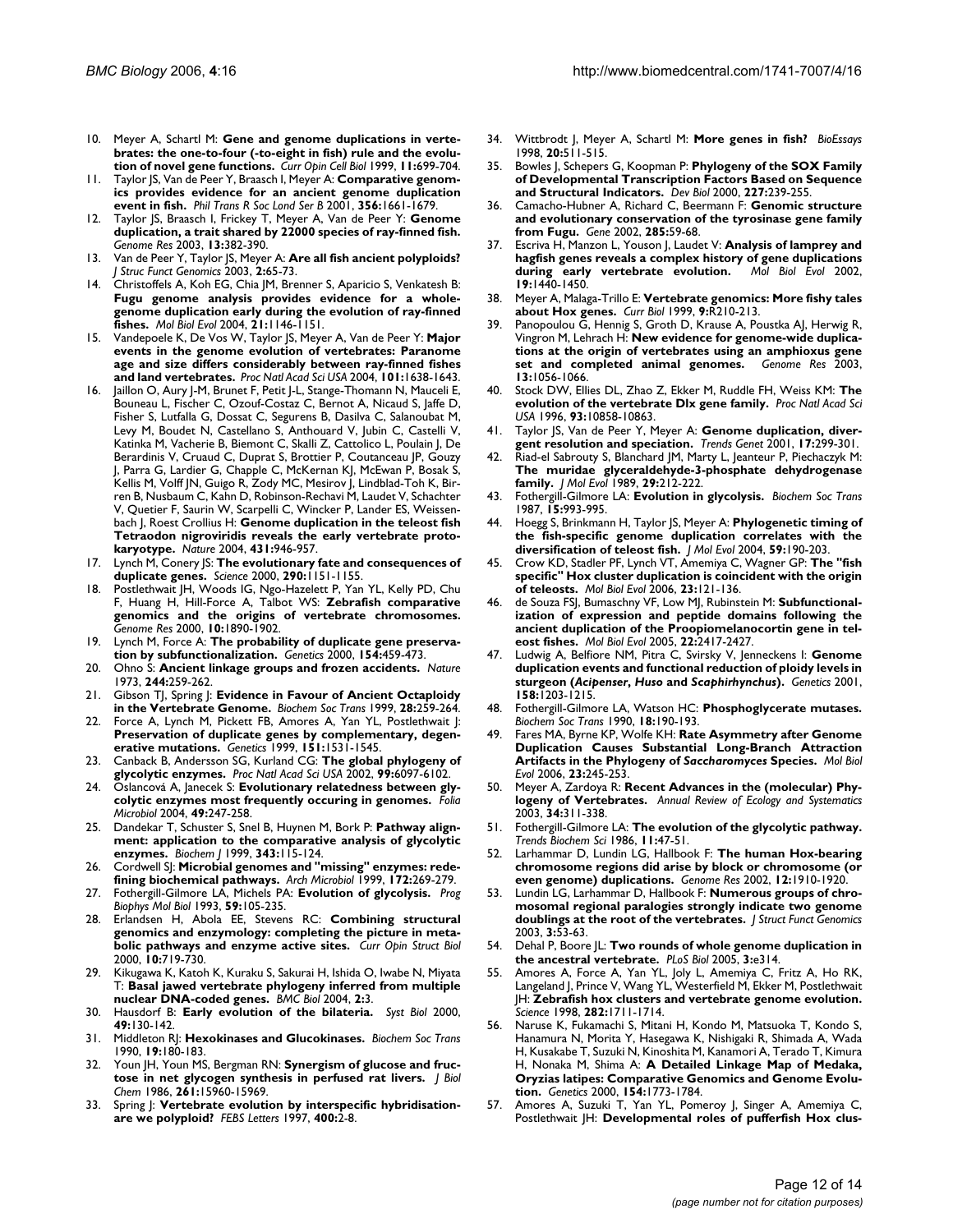**[ters and genome evolution in ray-fin fish.](http://www.ncbi.nlm.nih.gov/entrez/query.fcgi?cmd=Retrieve&db=PubMed&dopt=Abstract&list_uids=14707165)** *Genome Res* 2004, **14:**1-10.

- 58. Hoegg S, Meyer A: **[Hox clusters as models for vertebrate](http://www.ncbi.nlm.nih.gov/entrez/query.fcgi?cmd=Retrieve&db=PubMed&dopt=Abstract&list_uids=15967537) [genome evolution.](http://www.ncbi.nlm.nih.gov/entrez/query.fcgi?cmd=Retrieve&db=PubMed&dopt=Abstract&list_uids=15967537)** *Trends Genet* 2005, **21:**421-424.
- 59. Deloukas P, Matthews LH, Ashurst J, Burton J, Gilbert JG, Jones M, Stavrides G, Almeida JP, Babbage AK, Bagguley CL, Bailey J, Barlow KF, Bates KN, Beard LM, Beare DM, Beasley OP, Bird CP, Blakey SE, Bridgeman AM, Brown AJ, Buck D, Burrill W, Butler AP, Carder C, Carter NP, Chapman JC, Clamp M, Clark G, Clark LN, Clark SY, Clee CM, Clegg S, Cobley VE, Collier RE, Connor R, Corby NR, Coulson A, Coville GJ, Deadman R, Dhami P, Dunn M, Ellington AG, Frankland JA, Fraser A, French L, Garner P, Grafham DV, Griffiths C, Griffiths MN, Gwilliam R, Hall RE, Hammond S, Harley JL, Heath PD, Ho S, Holden JL, Howden PJ, Huckle E, Hunt AR, Hunt SE, Jekosch K, Johnson CM, Johnson D, Kay MP, Kimberley AM, King A, Knights A, Laird GK, Lawlor S, Lehvaslaiho MH, Leversha M, Lloyd C, Lloyd DM, Lovell JD, Marsh VL, Martin SL, McConnachie LJ, McLay K, McMurray AA, Milne S, Mistry D, Moore MJ, Mullikin JC, Nickerson T, Oliver K, Parker A, Patel R, Pearce TA, Peck AI, Phillimore BJ, Prathalingam SR, Plumb RW, Ramsay H, Rice CM, Ross MT, Scott CE, Sehra HK, Shownkeen R, Sims S, Skuce CD, Smith ML, Soderlund C, Steward CA, Sulston JE, Swann M, Sycamore N, Taylor R, Tee L, Thomas DW, Thorpe A, Tracey A, Tromans AC, Vaudin M, Wall M, Wallis JM, Whitehead SL, Whittaker P, Willey DL, Williams L, Williams SA, Wilming L, Wray PW, Hubbard T, Durbin RM, Bentley DR, Beck S, Rogers J: **[The DNA sequence and comparative analysis of](http://www.ncbi.nlm.nih.gov/entrez/query.fcgi?cmd=Retrieve&db=PubMed&dopt=Abstract&list_uids=11780052) [human chromosome 20.](http://www.ncbi.nlm.nih.gov/entrez/query.fcgi?cmd=Retrieve&db=PubMed&dopt=Abstract&list_uids=11780052)** *Nature* 2001, **414:**865-871.
- Ramsden SD, Brinkmann H, Hawryshyn CW, Taylor JS: Mitogenom**ics and the sister of Salmonidae.** *Trends Ecol Evol* 2003, **18:**607-610.
- 61. Meyer A, Van de Peer Y: **From 2R to 3R: evidence for the fishspecific genome duplication (FSGD).** *Bio Essays* 2005, **27:**1-9.
- 62. Van de Peer Y, Frickey T, Taylor J, Meyer A: **[Dealing with satura](http://www.ncbi.nlm.nih.gov/entrez/query.fcgi?cmd=Retrieve&db=PubMed&dopt=Abstract&list_uids=12354655)[tion at the amino acid level: a case study based on anciently](http://www.ncbi.nlm.nih.gov/entrez/query.fcgi?cmd=Retrieve&db=PubMed&dopt=Abstract&list_uids=12354655) [duplicated zebrafish genes.](http://www.ncbi.nlm.nih.gov/entrez/query.fcgi?cmd=Retrieve&db=PubMed&dopt=Abstract&list_uids=12354655)** *Gene* 2002, **295:**205-211.
- 63. Horton AC, Mahadevan NR, Ruvinsky AO, Gibson-Brown JJ: **[Phylo](http://www.ncbi.nlm.nih.gov/entrez/query.fcgi?cmd=Retrieve&db=PubMed&dopt=Abstract&list_uids=14508816)genetic analyses alone are insufficient to determine whether [genome duplication\(s\) occurred during early vertebrate](http://www.ncbi.nlm.nih.gov/entrez/query.fcgi?cmd=Retrieve&db=PubMed&dopt=Abstract&list_uids=14508816) [evolution.](http://www.ncbi.nlm.nih.gov/entrez/query.fcgi?cmd=Retrieve&db=PubMed&dopt=Abstract&list_uids=14508816)** *J Exp Zoolog B Mol Dev Evol* 2003, **299:**41-53.
- 64. Cardenas ML, Cornish-Bowden A, Ureta T: **[Evolution and regula](http://www.ncbi.nlm.nih.gov/entrez/query.fcgi?cmd=Retrieve&db=PubMed&dopt=Abstract&list_uids=9540816)[tory role of the hexokinases.](http://www.ncbi.nlm.nih.gov/entrez/query.fcgi?cmd=Retrieve&db=PubMed&dopt=Abstract&list_uids=9540816)** *Biochim Biophys Acta* 1998, **1401:**242-264.
- 65. Niemeyer H, de la Luz Cardenas M, Rabajille E, Ureta T, Clark-Turri L, Penaranda J: **[Sigmoidal kinetics of glucokinase.](http://www.ncbi.nlm.nih.gov/entrez/query.fcgi?cmd=Retrieve&db=PubMed&dopt=Abstract&list_uids=1193069)** *Enzyme* 1975, **20:**321-333.
- 66. Storer AC, Cornish-Bowden A: **[Kinetics of rat liver glucokinase.](http://www.ncbi.nlm.nih.gov/entrez/query.fcgi?cmd=Retrieve&db=PubMed&dopt=Abstract&list_uids=999645) [Co-operative interactions with glucose at physiologically sig](http://www.ncbi.nlm.nih.gov/entrez/query.fcgi?cmd=Retrieve&db=PubMed&dopt=Abstract&list_uids=999645)[nificant concentrations.](http://www.ncbi.nlm.nih.gov/entrez/query.fcgi?cmd=Retrieve&db=PubMed&dopt=Abstract&list_uids=999645)** *Biochem J* 1976, **159:**7-14.
- 67. Ureta T, Radojkovic J, Lagos R, Guixe V, Nunez L: **[Phylogenetic and](http://www.ncbi.nlm.nih.gov/entrez/query.fcgi?cmd=Retrieve&db=PubMed&dopt=Abstract&list_uids=233226) [ontogenetic studies of glucose phosphorylating isozymes of](http://www.ncbi.nlm.nih.gov/entrez/query.fcgi?cmd=Retrieve&db=PubMed&dopt=Abstract&list_uids=233226) [vertebrates.](http://www.ncbi.nlm.nih.gov/entrez/query.fcgi?cmd=Retrieve&db=PubMed&dopt=Abstract&list_uids=233226)** *Arch Biol Med Exp (Santiago)* 1979, **12:**587-604.
- 68. Jeffery CJ, Bahnson BJ, Chien W, Ringe D, Petsko GA: **[Crystal struc](http://www.ncbi.nlm.nih.gov/entrez/query.fcgi?cmd=Retrieve&db=PubMed&dopt=Abstract&list_uids=10653639)ture of rabbit phosphoglucose isomerase, a glycolytic [enzyme that moonlights as neuroleukin, autocrine motility](http://www.ncbi.nlm.nih.gov/entrez/query.fcgi?cmd=Retrieve&db=PubMed&dopt=Abstract&list_uids=10653639)** [factor, and differentiation mediator.](http://www.ncbi.nlm.nih.gov/entrez/query.fcgi?cmd=Retrieve&db=PubMed&dopt=Abstract&list_uids=10653639) **39:**955-964.
- 69. Kao H-w, Lee S-C: **[Phosphoglucose Isomerases of Hagfish,](http://www.ncbi.nlm.nih.gov/entrez/query.fcgi?cmd=Retrieve&db=PubMed&dopt=Abstract&list_uids=11919278) [Zebrafish, Gray Mullet, Toad, and Snake, with Referenco to](http://www.ncbi.nlm.nih.gov/entrez/query.fcgi?cmd=Retrieve&db=PubMed&dopt=Abstract&list_uids=11919278) [the Evolution of the Genes in Vertebrates.](http://www.ncbi.nlm.nih.gov/entrez/query.fcgi?cmd=Retrieve&db=PubMed&dopt=Abstract&list_uids=11919278)** *Mol Biol Evol* 2002, **19:**367-374.
- 70. Sun YJ, Chou CC, Chen WS, Wu RT, Meng M, Hsiao CD: **[The crys](http://www.ncbi.nlm.nih.gov/entrez/query.fcgi?cmd=Retrieve&db=PubMed&dopt=Abstract&list_uids=10318897)[tal structure of a multifunctional protein: phosphoglucose](http://www.ncbi.nlm.nih.gov/entrez/query.fcgi?cmd=Retrieve&db=PubMed&dopt=Abstract&list_uids=10318897) [isomerase/autocrine motility factor/neuroleukin.](http://www.ncbi.nlm.nih.gov/entrez/query.fcgi?cmd=Retrieve&db=PubMed&dopt=Abstract&list_uids=10318897)** *Proc Natl Acad Sci USA* 1999, **96:**5412-5417.
- 71. Chou CC, Sun YJ, Meng M, Hsiao CD: **[The crystal structure of](http://www.ncbi.nlm.nih.gov/entrez/query.fcgi?cmd=Retrieve&db=PubMed&dopt=Abstract&list_uids=10770936) phosphoglucose isomerase/autocrine motility factor/neuro[leukin complexed with its carbohydrate phosphate inhibi](http://www.ncbi.nlm.nih.gov/entrez/query.fcgi?cmd=Retrieve&db=PubMed&dopt=Abstract&list_uids=10770936)[tors suggests its substrate/receptor recognition.](http://www.ncbi.nlm.nih.gov/entrez/query.fcgi?cmd=Retrieve&db=PubMed&dopt=Abstract&list_uids=10770936)** *J Biol Chem* 2000, **275:**23154-23160.
- 72. Dunaway GA: **[A review of animal phosphofructokinase iso](http://www.ncbi.nlm.nih.gov/entrez/query.fcgi?cmd=Retrieve&db=PubMed&dopt=Abstract&list_uids=6306441)[zymes with an emphasis on their physiological role.](http://www.ncbi.nlm.nih.gov/entrez/query.fcgi?cmd=Retrieve&db=PubMed&dopt=Abstract&list_uids=6306441)** *Mol Cell Biochem* 1983, **52:**75-91.
- 73. Sols A: **[Multimodulation of enzyme activity.](http://www.ncbi.nlm.nih.gov/entrez/query.fcgi?cmd=Retrieve&db=PubMed&dopt=Abstract&list_uids=6460594)** *Curr Top Cell Regul* 1981, **19:**77-101.
- 74. Aragon JJ, Sols A: **[Regulation of enzyme activity in the cell:](http://www.ncbi.nlm.nih.gov/entrez/query.fcgi?cmd=Retrieve&db=PubMed&dopt=Abstract&list_uids=1752361) [effect of enzyme concentration.](http://www.ncbi.nlm.nih.gov/entrez/query.fcgi?cmd=Retrieve&db=PubMed&dopt=Abstract&list_uids=1752361)** *Faseb J* 1991, **5:**2945-2950.
- 75. Fernandez de Mattos S, de los Pinos EE, Joaquin M, Tauler A: **[Activa](http://www.ncbi.nlm.nih.gov/entrez/query.fcgi?cmd=Retrieve&db=PubMed&dopt=Abstract&list_uids=10861211)tion of phosphatidylinositol 3-kinase is required for tran[scriptional activity of F-type 6-phosphofructo-2-kinase/](http://www.ncbi.nlm.nih.gov/entrez/query.fcgi?cmd=Retrieve&db=PubMed&dopt=Abstract&list_uids=10861211) fructose-2,6-bisphosphatase: assessment of the role of pro[tein kinase B and p70 S6 kinase.](http://www.ncbi.nlm.nih.gov/entrez/query.fcgi?cmd=Retrieve&db=PubMed&dopt=Abstract&list_uids=10861211)** *Biochem J* 2000, **349:**59-65.
- 76. Meurice G, Deborde C, Jacob D, Falentin H, Boyaval P, Dimova D: **In silico exploration of the fructose-6-phosphate phosphorylation step in glycolysis: genomic evidence of the coexistence of an atypical ATP-dependent along with a PPi-dependent phosphofructokinase in** *Propionibacterium freudenreichii subsp. shermanii***[.](http://www.ncbi.nlm.nih.gov/entrez/query.fcgi?cmd=Retrieve&db=PubMed&dopt=Abstract&list_uids=15507000)** In *Silico Biol* 2004, **4:**517-528.
- Kulkarni G, Rao GS, Srinivasan NG, Hofer HW, Yuan PM, Harris BG: *Ascaris suum* **[phosphofructokinase. Phosphorylation by pro](http://www.ncbi.nlm.nih.gov/entrez/query.fcgi?cmd=Retrieve&db=PubMed&dopt=Abstract&list_uids=3025208)[tein kinase and sequence of the phosphopeptide.](http://www.ncbi.nlm.nih.gov/entrez/query.fcgi?cmd=Retrieve&db=PubMed&dopt=Abstract&list_uids=3025208)** *J Biol Chem* 1987, **262:**32-34.
- 78. Huse K, Jergil B, Schwidop WD, Kopperschlager G: **[Evidence for](http://www.ncbi.nlm.nih.gov/entrez/query.fcgi?cmd=Retrieve&db=PubMed&dopt=Abstract&list_uids=2968917) [phosphorylation of yeast phosphofructokinase.](http://www.ncbi.nlm.nih.gov/entrez/query.fcgi?cmd=Retrieve&db=PubMed&dopt=Abstract&list_uids=2968917)** *FEBS Lett* 1988, **234:**185-188.
- 79. Wang W, Gu X: **[Evolutionary patterns of gene families gener](http://www.ncbi.nlm.nih.gov/entrez/query.fcgi?cmd=Retrieve&db=PubMed&dopt=Abstract&list_uids=10903375)[ated in the early stage of vertebrates.](http://www.ncbi.nlm.nih.gov/entrez/query.fcgi?cmd=Retrieve&db=PubMed&dopt=Abstract&list_uids=10903375)** *J Mol Evol* 2000, **51:**88-96.
- 80. Gamblin SJ, Davies GJ, Grimes JM, Jackson RM, Littlechild JA, Watson HC: **[Activity and specificity of human aldolases.](http://www.ncbi.nlm.nih.gov/entrez/query.fcgi?cmd=Retrieve&db=PubMed&dopt=Abstract&list_uids=2056525)** *J Mol Biol* 1991, **219:**573-576.
- 81. Schapira F: **[Isozymes and differentiation.](http://www.ncbi.nlm.nih.gov/entrez/query.fcgi?cmd=Retrieve&db=PubMed&dopt=Abstract&list_uids=667274)** *Biomedicine* 1978, **28:**1-5.
- 82. Straus D, Gilbert W: **[Genetic engineering in the Precambrian:](http://www.ncbi.nlm.nih.gov/entrez/query.fcgi?cmd=Retrieve&db=PubMed&dopt=Abstract&list_uids=3837846) [structure of the chicken triosephosphate isomerase gene.](http://www.ncbi.nlm.nih.gov/entrez/query.fcgi?cmd=Retrieve&db=PubMed&dopt=Abstract&list_uids=3837846)** *Mol Cell Biol* 1985, **5:**3497-3506.
- 83. Merritt TJS, Quattro JM: **[Evidence for a period of directional](http://www.ncbi.nlm.nih.gov/entrez/query.fcgi?cmd=Retrieve&db=PubMed&dopt=Abstract&list_uids=11606544) [selection following gene duplication in a neurally expresed](http://www.ncbi.nlm.nih.gov/entrez/query.fcgi?cmd=Retrieve&db=PubMed&dopt=Abstract&list_uids=11606544)** [locus of triosephosphate isomerase.](http://www.ncbi.nlm.nih.gov/entrez/query.fcgi?cmd=Retrieve&db=PubMed&dopt=Abstract&list_uids=11606544) **159:**689-697.
- 84. Piechaczyk M, Blanchard JM, Riaad-El Sabouty S, Dani C, Marty L, Jeanteur P: **[Unusual abundance of vertebrate 3-phosphate dehy](http://www.ncbi.nlm.nih.gov/entrez/query.fcgi?cmd=Retrieve&db=PubMed&dopt=Abstract&list_uids=6095107)[drogenase pseudogenes.](http://www.ncbi.nlm.nih.gov/entrez/query.fcgi?cmd=Retrieve&db=PubMed&dopt=Abstract&list_uids=6095107)** *Nature* 1984, **312:**469-471.
- Hanauer A, Mandel JL: [The glyceraldehyde 3 phosphate dehy](http://www.ncbi.nlm.nih.gov/entrez/query.fcgi?cmd=Retrieve&db=PubMed&dopt=Abstract&list_uids=6096136)**drogenase gene family: structure of a human cDNA and of [an X chromosome linked pseudogene; amazing complexity](http://www.ncbi.nlm.nih.gov/entrez/query.fcgi?cmd=Retrieve&db=PubMed&dopt=Abstract&list_uids=6096136) [of the gene family in mouse.](http://www.ncbi.nlm.nih.gov/entrez/query.fcgi?cmd=Retrieve&db=PubMed&dopt=Abstract&list_uids=6096136)** *Embo J* 1984, **3:**2627-2633.
- 86. Tso JY, Sun XH, Kao TH, Reece KS, Wu R: **[Isolation and charac](http://www.ncbi.nlm.nih.gov/entrez/query.fcgi?cmd=Retrieve&db=PubMed&dopt=Abstract&list_uids=2987855)terization of rat and human glyceraldehyde-3-phosphate [dehydrogenase cDNAs: genomic complexity and molecular](http://www.ncbi.nlm.nih.gov/entrez/query.fcgi?cmd=Retrieve&db=PubMed&dopt=Abstract&list_uids=2987855) [evolution of the gene.](http://www.ncbi.nlm.nih.gov/entrez/query.fcgi?cmd=Retrieve&db=PubMed&dopt=Abstract&list_uids=2987855)** *Nucleic Acids Res* 1985, **13:**2485-2502.
- 87. Fort P, Marty L, Piechaczyk M, el Sabrouty S, Dani C, Jeanteur P, Blanchard JM: **[Various rat adult tissues express only one major](http://www.ncbi.nlm.nih.gov/entrez/query.fcgi?cmd=Retrieve&db=PubMed&dopt=Abstract&list_uids=2987824) [mRNA species from the glyceraldehyde-3-phosphate-dehy](http://www.ncbi.nlm.nih.gov/entrez/query.fcgi?cmd=Retrieve&db=PubMed&dopt=Abstract&list_uids=2987824)[drogenase multigenic family.](http://www.ncbi.nlm.nih.gov/entrez/query.fcgi?cmd=Retrieve&db=PubMed&dopt=Abstract&list_uids=2987824)** *Nucleic Acids Res* 1985, **13:**1431-1442.
- 88. Huitorel P, Pantaloni D: **[Bundling of microtubules by glyceralde](http://www.ncbi.nlm.nih.gov/entrez/query.fcgi?cmd=Retrieve&db=PubMed&dopt=Abstract&list_uids=4018083)[hyde-3-phosphate dehydrogenase and its modulation by](http://www.ncbi.nlm.nih.gov/entrez/query.fcgi?cmd=Retrieve&db=PubMed&dopt=Abstract&list_uids=4018083) [ATP.](http://www.ncbi.nlm.nih.gov/entrez/query.fcgi?cmd=Retrieve&db=PubMed&dopt=Abstract&list_uids=4018083)** *Eur J Biochem* 1985, **150:**265-269.
- 89. Boer PH, Adra CN, Lau YF, McBurney MW: **[The testis-specific](http://www.ncbi.nlm.nih.gov/entrez/query.fcgi?cmd=Retrieve&db=PubMed&dopt=Abstract&list_uids=2823118) [phosphoglycerate kinase gene pgk-2 is a recruited retropo](http://www.ncbi.nlm.nih.gov/entrez/query.fcgi?cmd=Retrieve&db=PubMed&dopt=Abstract&list_uids=2823118)[son.](http://www.ncbi.nlm.nih.gov/entrez/query.fcgi?cmd=Retrieve&db=PubMed&dopt=Abstract&list_uids=2823118)** *Mol Cell Biol* 1987, **7:**3107-3112.
- McCarrey JR, Kumari M, Aivaliotis MJ, Wang Z, Zhang P, Marshall F, Vandeberg JL: **[Analysis of the cDNA and encoded protein of](http://www.ncbi.nlm.nih.gov/entrez/query.fcgi?cmd=Retrieve&db=PubMed&dopt=Abstract&list_uids=9023984) [the human testis-specific PGK-2 gene.](http://www.ncbi.nlm.nih.gov/entrez/query.fcgi?cmd=Retrieve&db=PubMed&dopt=Abstract&list_uids=9023984)** *Dev Genet* 1996, **19:**321-332.
- 91. McCarrey JR, Thomas K: **[Human testis-specific PGK gene lacks](http://www.ncbi.nlm.nih.gov/entrez/query.fcgi?cmd=Retrieve&db=PubMed&dopt=Abstract&list_uids=3453121) [introns and possesses characteristics of a processed gene.](http://www.ncbi.nlm.nih.gov/entrez/query.fcgi?cmd=Retrieve&db=PubMed&dopt=Abstract&list_uids=3453121)** *Nature* 1987, **326:**501-505.
- 92. Pons G, Bartrons R, Carreras J: **[Hybrid forms of phosphoglycer](http://www.ncbi.nlm.nih.gov/entrez/query.fcgi?cmd=Retrieve&db=PubMed&dopt=Abstract&list_uids=2990463)[ate mutase and 2,3-bisphosphoglycerate synthase-phos](http://www.ncbi.nlm.nih.gov/entrez/query.fcgi?cmd=Retrieve&db=PubMed&dopt=Abstract&list_uids=2990463)[phatase.](http://www.ncbi.nlm.nih.gov/entrez/query.fcgi?cmd=Retrieve&db=PubMed&dopt=Abstract&list_uids=2990463)** *Biochem Biophys Res Comm* 1985, **129:**658-663.
- 93. Betran E, Wang W, Jin L, Long M: **[Evolution of the phosphoglyc](http://www.ncbi.nlm.nih.gov/entrez/query.fcgi?cmd=Retrieve&db=PubMed&dopt=Abstract&list_uids=11961099)[erate mutase processed gene in human and chimpanzee](http://www.ncbi.nlm.nih.gov/entrez/query.fcgi?cmd=Retrieve&db=PubMed&dopt=Abstract&list_uids=11961099) [revealing the origin of a new primate gene.](http://www.ncbi.nlm.nih.gov/entrez/query.fcgi?cmd=Retrieve&db=PubMed&dopt=Abstract&list_uids=11961099)** *Mol Biol Evol* 2002, **19:**654-663.
- 94. Rose ZB: **[The enzymology of 2,3-bisphosphoglycerate.](http://www.ncbi.nlm.nih.gov/entrez/query.fcgi?cmd=Retrieve&db=PubMed&dopt=Abstract&list_uids=6255773)** *Adv Enzymol Relat Areas Mol Biol* 1980, **51:**211-253.
- 95. Wistow GJ, Lietman T, Williams LA, Stapel SO, de Jong WW, Horwitz J, Piatigorsky J: **[Tau-crystallin/alpha-enolase: one gene](http://www.ncbi.nlm.nih.gov/entrez/query.fcgi?cmd=Retrieve&db=PubMed&dopt=Abstract&list_uids=2462567) [encodes both an enzyme and a lens structural protein.](http://www.ncbi.nlm.nih.gov/entrez/query.fcgi?cmd=Retrieve&db=PubMed&dopt=Abstract&list_uids=2462567)** *J Cell Biol* 1988, **107:**2729-2736.
- 96. Wistow G: **[Lens crystallins: gene recruitment and evolution](http://www.ncbi.nlm.nih.gov/entrez/query.fcgi?cmd=Retrieve&db=PubMed&dopt=Abstract&list_uids=8236445)[ary dynamism.](http://www.ncbi.nlm.nih.gov/entrez/query.fcgi?cmd=Retrieve&db=PubMed&dopt=Abstract&list_uids=8236445)** *TIBS* 1993, **18:**301-307.